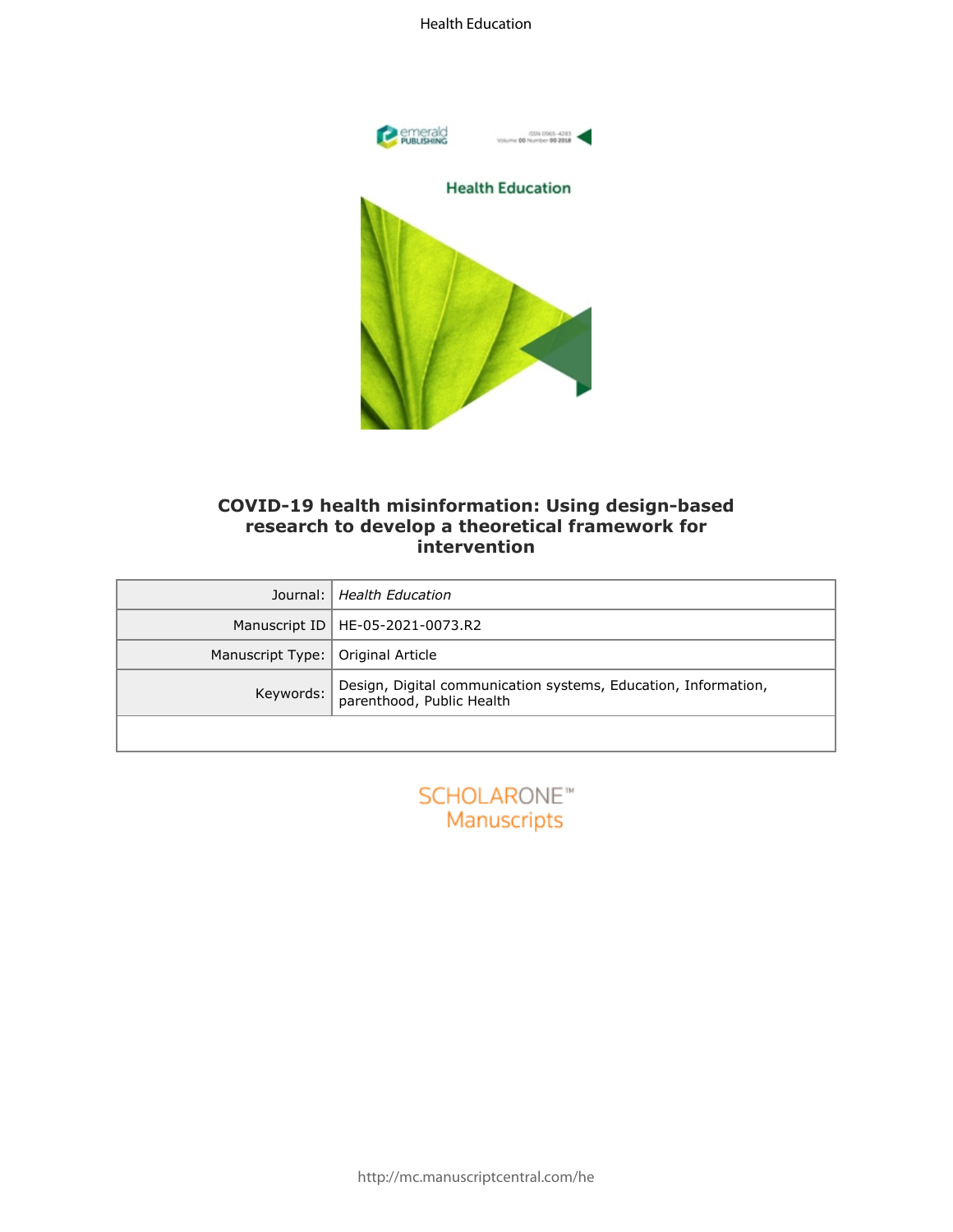### Health Education

COVID-19 health misinformation: Using design-based research to develop a theoretical framework for intervention

Design/methodology: Using design-based research methods, in this paper we develop a theoretical framework for addressing COVID-19 misinformation. Using a heuristic analysis of research on vaccine misinformation and hesitancy, we propose a framework for education interventions that use the narrative effect of transportation as a means to increase knowledge of the drivers of misinformation online.

Purpose: Because health misinformation pertaining to COVID-19 is a serious threat to public health, the purpose of this research was to develop a framework to guide an online intervention into some of the drivers of health misinformation online. This framework can be iterated upon through the use of design-based research in order to continue to develop further interventions as needed.

health misinformation pertaining to COVID-19 is a<br>purpose of this research was to develop a framework<br>ome of the drivers of health misinformation online.<br>"<br>rough the use of design-based research in order to c<br>ns as needed. Findings: Our heuristic analysis determined that a key element of narrative transportation includes orientation towards particular audiences. Research indicates that mothers are the most significant household decision-makers with respect to vaccines and family health in general, we suggest narrative interventions should be tailored specifically to meet their interests and tastes, and that this may be different for mothers of different backgrounds and cultural communities.

Originality: While there is a significant body of literature on vaccine hesitancy and vaccine misinformation, more research is needed that helps people understand the ways in which misinformation works upon social media users. The framework developed in this research guided the development of an education intervention meant to facilitate this understanding.

Keywords: COVID-19 vaccine misinformation; narrative intervention; health misinformation; design-based research

## **Introduction**

The spread of COVID-19 across the world has resulted in significant illness, death, and social and economic devastation. Alongside the circulation of the disease itself, researchers have observed a related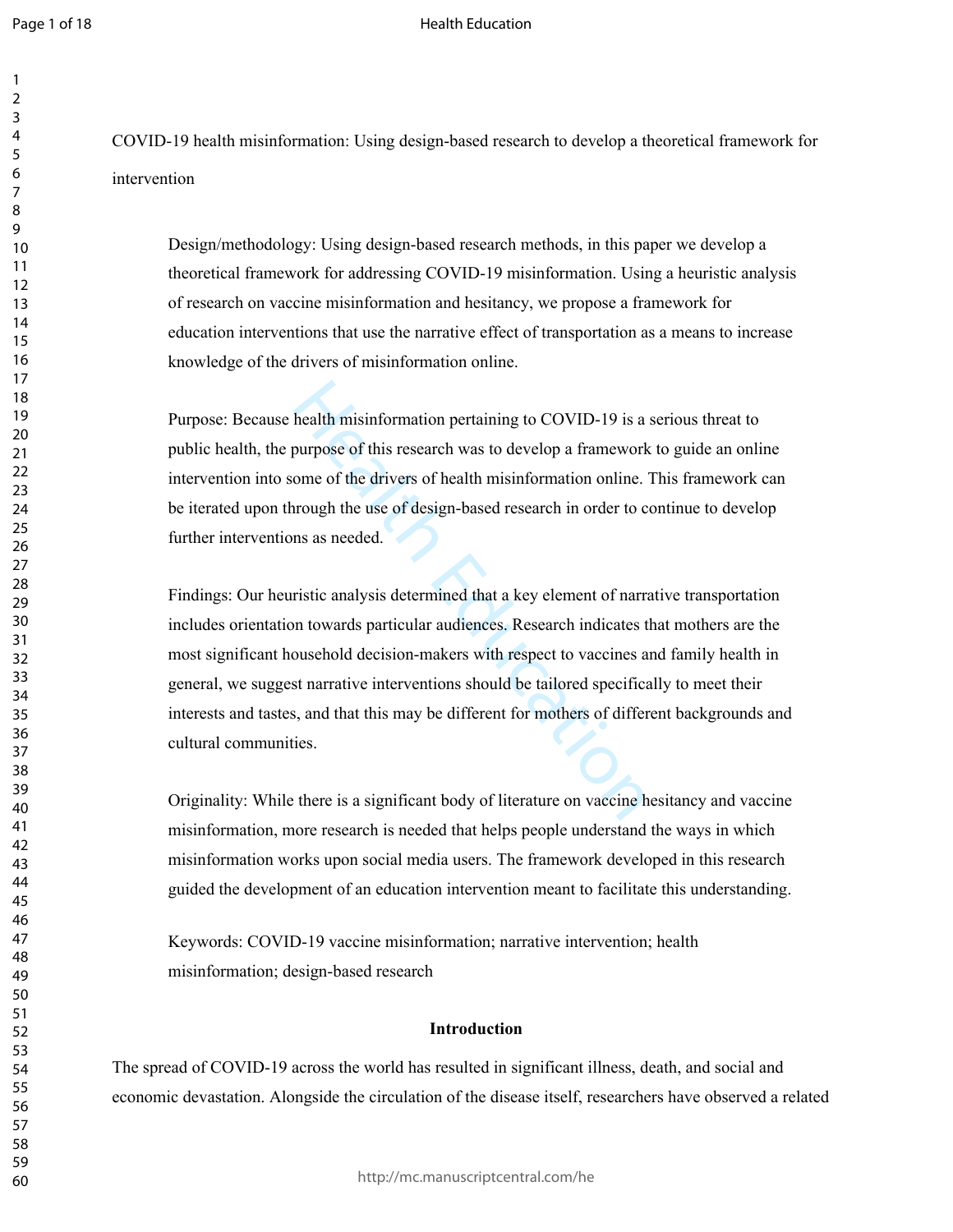increase in unintentional and intentional online health misinformation (Lewandowski et al., 2020; Walter et al., 2020). This is what the World Health Organization (WHO) has called an "infodemic" (Zarocostas, 2020). With respect to COVID-19, misinformation can cause death and increase illness (Tasnim et al., 2020), and as the various COVID-19 vaccines are distributed around the world, potentially reduce vaccine uptake at a time when such vaccines are essential for protecting public health. The work of addressing the COVID-19 infodemic is complicated by it occurring alongside an already established health misinformation crisis. Indeed, the decades-long vaccine misinformation problem has now become an increasing threat given the life-saving impact of COVID-19 vaccines. There is scientific consensus that vaccines, while not a silver bullet, or even the only course of action (Chagla et al., 2020; Slaoui et al., 2020), are one global-scale solution to preventing great loss of life and a potential unknown future of chronic illness associated with COVID-19 infection and recovery (Kaur & Gupta, 2020). In this context, misinformation about vaccines prolongs the pandemic for many people.

e solution to preventing great loss of life and a poten<br>with COVID-19 infection and recovery (Kaur & Guy<br>imes prolongs the pandemic for many people.<br>of health misinformation on the spread of COVID-19<br>ods, intervention into Given the impacts of health misinformation on the spread of COVID-19, and therefore on people's lives and livelihoods, intervention into and mitigation of COVID-19 vaccine hesitancy is of utmost importance. As part of a broader research effort related to information flows and COVID-19 (Authors, 2021a), in this paper we describe one aspect of a design-based research (DBR) approach to mitigating the spread of COVID-19 vaccine misinformation online (Authors, 2021b; Authors, 2021c). For the purposes of this paper, COVID-19 vaccine misinformation refers to false information regarding vaccines and the attitudes impacted by such misinformation (Featherstone & Zhang, 2020). DBR is, as Wang and Hannifin (2005, p.6) describe, "a systematic but flexible methodology aimed to improve educational practices through iterative analysis, design, development, and implementation, based on collaboration among researchers and practitioners in real-world settings." This iterative, interdisciplinary process, consists of examining real world problems, such as COVID-19 vaccine misinformation, to create, use, evaluate, and iterate theoretically-grounded interventions or solutions to those problems. These interventions take an heuristic approach, meaning the design uses principles drawn from the relevant literature to create a theoretical framework to determine design guidelines for the interventions. This type of analysis is common in DBR (Wang & Hannafin, 2005), and can also be thought of as a process to develop first principles for shaping the design, or as a kind of map of what we know to be true for what to include and avoid in the work (Merrill, 2002; Siarto, 2019), and therefore what will be most effective for the design intervention. In the context of education, these interventions often identify specific learning objectives or goals, which are then evaluated and assessed in real-world settings. From there, interventions are iterated upon to improve effectiveness. In this paper, we describe the theoretical framework for the design principles (Authors, 2021b), which informed the production and evaluation of our first design, which was a short comic tailored to an audience of mothers and intended to first educate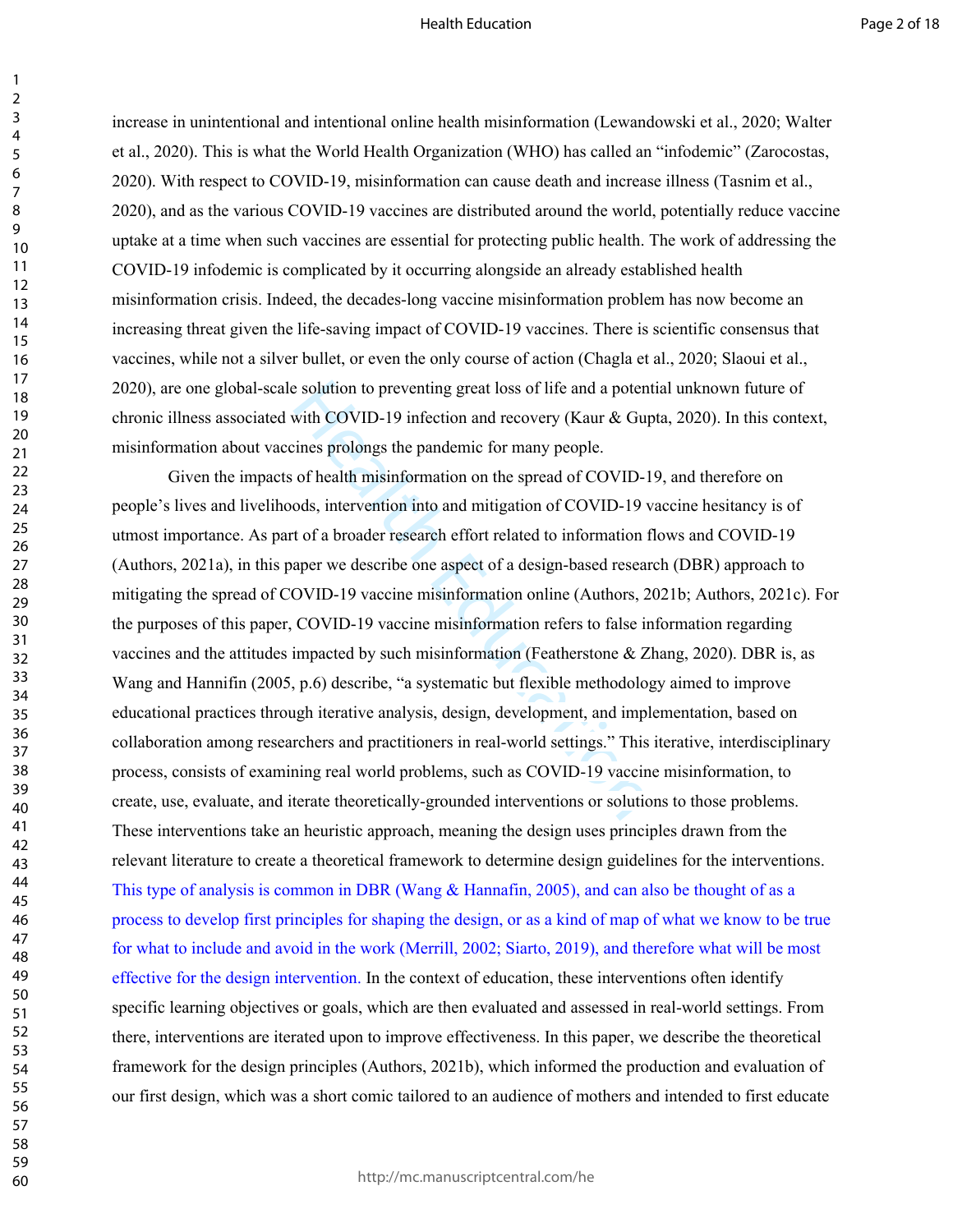#### Health Education

about emotions as drivers of misinformation, and second to provide a strategy for interrupting the spread emotionally-driven misinformation (Authors, 2021c).

The theoretical framework is a key component of DBR and design research endeavors more broadly, "not only because it uses theory to ground design, but also because the design and development work is undertaken to contribute to broader scientific understanding" (McKenney & Reeves, 2020, p.84). The theoretical framework is meant to help define the problem in an actionable way while providing an evidence-based approach to the creation of interventions. Therefore, what follows is an heuristic analysis of relevant literature necessary to define the problem and guide the creation of a strategic design to address that problem.

## **Context**

**Context**<br>Context<br>users, the COVID-19 misinformation crisis has been<br>demic-related factors such as increased reliance upor<br>vin & Launay, 2021; Drouin et al., 2020). This inten<br>eration in health-related disinformation campa For most internet users, the COVID-19 misinformation crisis has been made increasingly hazardous by specific pandemic-related factors such as increased reliance upon social media and online tools (Dib, Mayoud, Chauvin & Launay, 2021; Drouin et al., 2020). This intensified online engagement has coincided with a proliferation in health-related disinformation campaigns around the world (Patel et al., 2020; Weitz, 2020). What's more, because our scientific understanding of COVID-19 has been taking place in real-time in a public manner, higher rates of anxiety (Jungmann & Witthöft, 2020) and anger (Lwin et al., 2020) about what and who to trust can prevail, impacting how people negotiate misinformation (Han et al., 2020). Such factors combine to create a perfect storm in which people are vulnerable to health misinformation, and in particular COVID-19 vaccine misinformation at a critical time for vaccine uptake.

 In many ways, this storm is further exacerbated for caregivers, especially mothers, because they are disproportionately the primary decision-makers when it comes to family health (Matoff-Stepp et al., 2014). While much research has focused on parental vaccine decision-making, mothers are reported to make up approximately eighty percent of household health decisions (Reich, 2016). This suggests that mothers are an ideal group to engage with when it comes to mitigating COVID-19 vaccine misinformation, as they are most likely to act on information related to their family's health, and this is why we chose to engage mothers for our intervention. To engage mothers effectively means understanding where their vulnerabilities to misinformation are in order to specifically address those vulnerabilities. Given that exposure to health misinformation and particularly exposure to vaccine misinformation, can have lasting negative consequences on health and health behaviours (Kata, 2012), consideration of sites of exposure is important. The internet is a prominent source of health information for people, including mothers (Kallen et al., 2019). Yet Suarez-Lledo and Alvarez-Galvez (2021) found that, depending on the topic, up to 87% of health-related information on social media is incorrect. As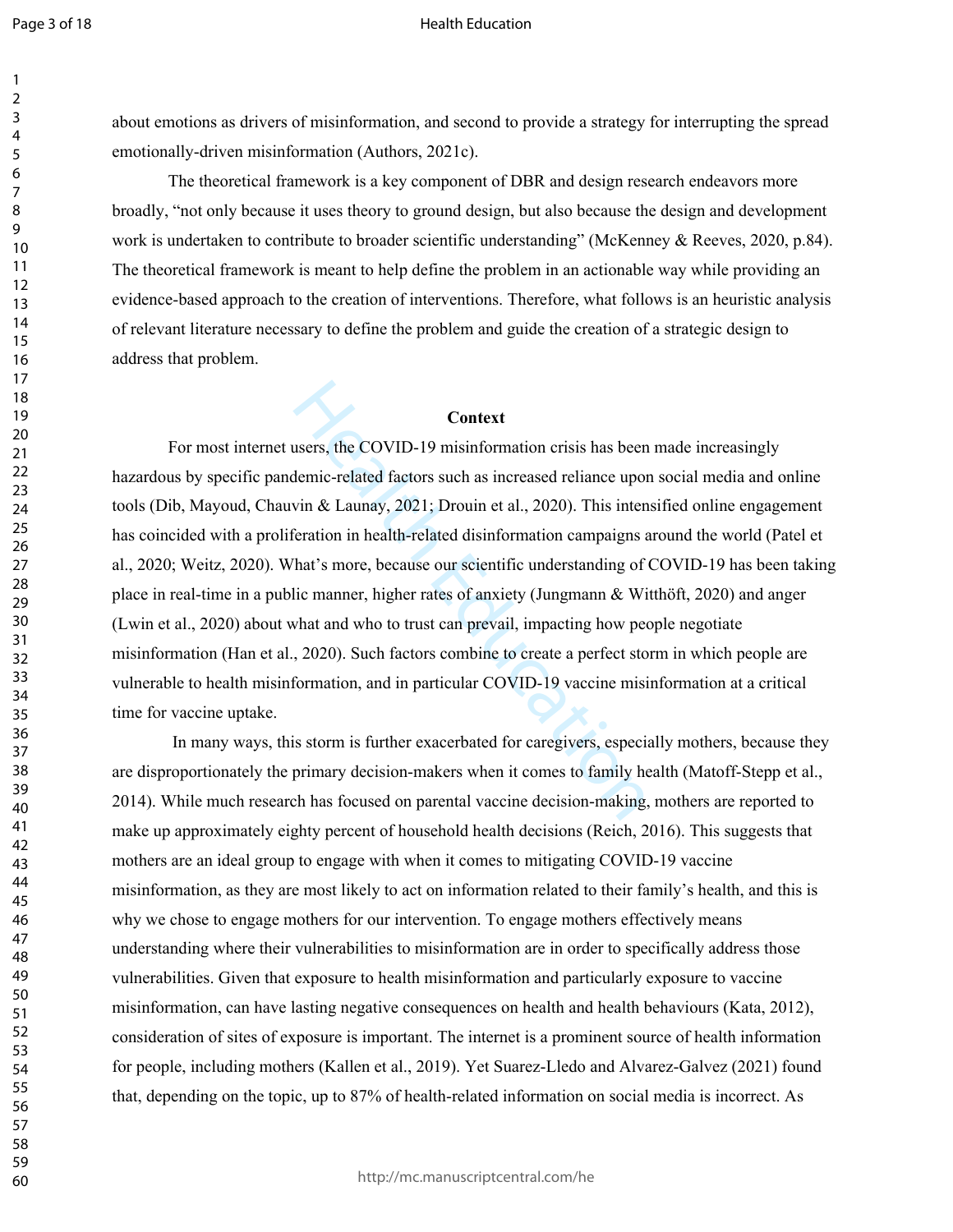regular users of social media (Van Cleaf, 2020), and often highly active online, mothers are likely to be exposed to vaccine and health misinformation. For instance, Regan and Brown (2019) point to the unregulated content and polarizing discourse of online "mom groups" as popular spaces where mothers and caregivers might encounter such misinformation. For example, one study has shown that only 47- 54% of health advice found on two prominent parenting forums conformed to scientific evidence (Farrell, 2018).

t the higher burden of caregiving expected of mothe<br>sors for mothers during the pandemic (Kingsley et a<br>beriencing significantly higher levels of COVID-19-<br>al., 2020). Not only has COVID-19 unequally burdel<br>liberal model o Mothers may also be increasingly at risk of COVID-19 misinformation exposure specifically because of the increased demands that lockdowns and quarantines have placed on them. Unemployment and social isolation caused by lockdowns have strained many people around the world (Mahler, 2020; Topalidou et al., 2020), yet the higher burden of caregiving expected of mothers exacerbates the potential economic and mental stressors for mothers during the pandemic (Kingsley et al., 2020). Research also shows that mothers are experiencing significantly higher levels of COVID-19-related parental exhaustion than fathers (Marchetti et al., 2020). Not only has COVID-19 unequally burdened mothers, but it has further entrenched the neoliberal model of motherhood by normalizing the expectation that mothers can and should rise to the challenge of navigating a pandemic single-handedly (Güney‐Frahm, 2020). O'Reilly (2020) particularly challenges mainstream narratives that honour and thank frontline and essential workers, and argues that these narratives silence and marginalize the frontline and essentialize labour performed by mothers around the world. In the context of this marginalization by mainstream media, O'Reilly observes mothers turning to online groups for support and advice, thereby potentially increasing exposure to misinformation.

The factors explained above for engaging mothers in an education intervention about COVID-19 health and vaccine misinformation are not experienced in isolation of each other, but are intersecting, and experienced differently across groups. The large structural issues in play that shape what mothers do and are expected to do, mean that addressing COVID-19 misinformation must come with sensitivity to these social pressures. The health decisions mothers make for their families come while negotiating obfuscatory information environments and at times contradictory messaging, often without the support necessary to make, or feel confident in, decisions based on scientific evidence and public health recommendations. Indeed, as Swire-Thompson and Lazer (2020) observe, the "vast amount of information that is possible to be retrieved makes it difficult to separate fact from fiction and interpret the findings, even for highly motivated individuals" (p. 436). This collision of factors impacts both exposure and vulnerability to health and vaccine misinformation. Given that health interventions that engage specific groups are shown to be more effective (Rivera, 2020), designing education interventions specifically for mothers is a theoretically sound, though quite complex, approach. Fortunately, there is much research on vaccine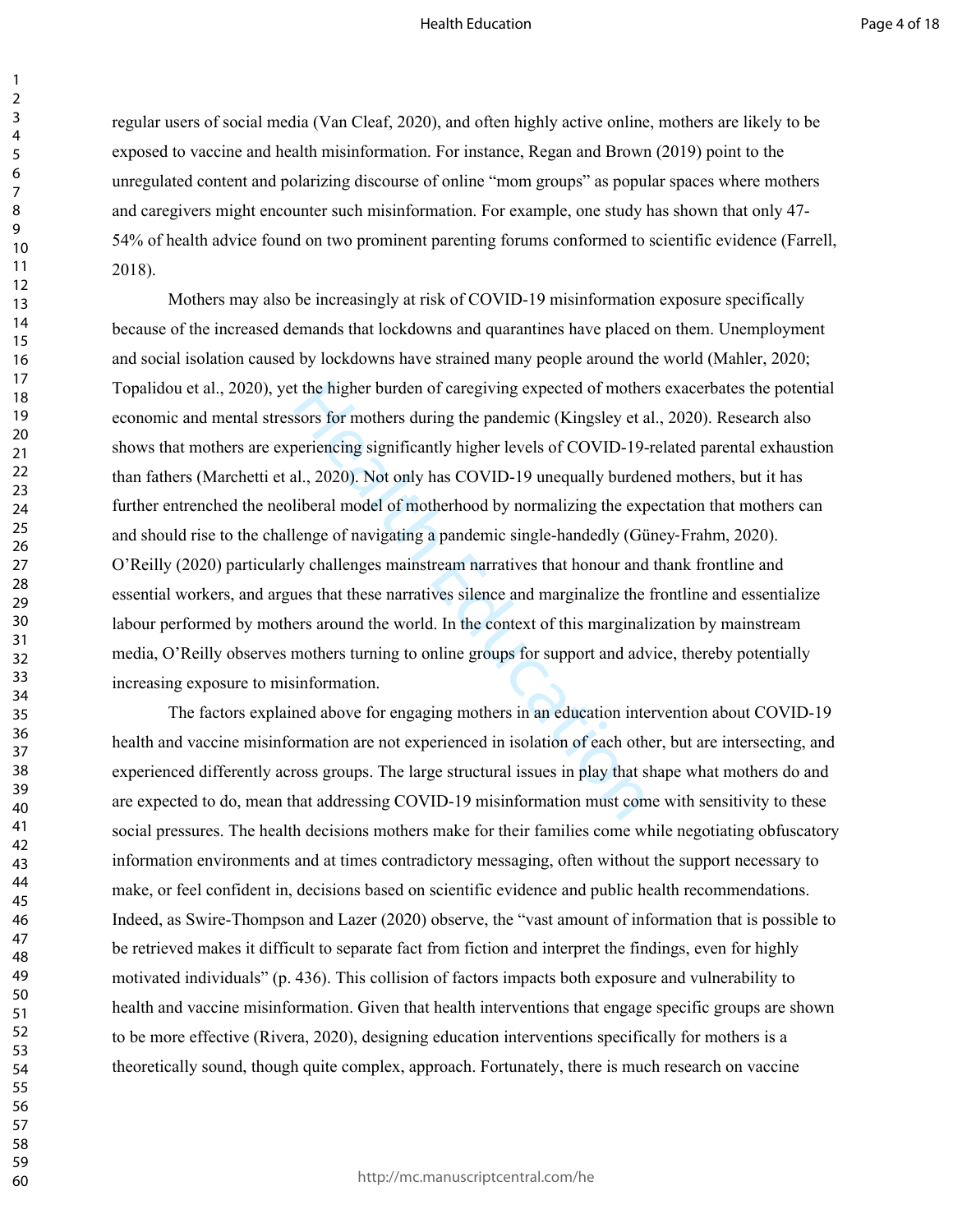#### Health Education

misinformation and hesitancy that can guide development of this aspect of the theoretical framework for such education interventions.

## **Educating about vaccine misinformation**

Vaccine misinformation and anti-vaccination attitudes have existed as long as vaccines have been understood to be effective (Poland & Jacobson, 2011; Wolfe & Sharp, 2002). The last fifteen years in particular have seen significant growth in this field of study (Habersaat & Jackson, 2020), with interest in vaccine misinformation on social media expanding (Ortiz, Smith, & Coyne-Beasley, 2019), especially in light of the pandemic (Limaye et al., 2021; Puri, Coomes, Haghbayan & Gunaratne, 2020). The study of health misinformation on social media is also extensive (e.g., Suarez-Lledo & Alvarez-Galvez, 2021; Wang, McKee, Torbica & Stuckler, 2019), and while beyond the scope of this research, could inform future iterations of related education design work.

social media is also extensive (e.g., Suarez-Lledo & Stuckler, 2019), and while beyond the scope of this education design work.<br>
The impact of health and vaccine misinformation cinculation design work.<br>
The impact of heal The importance of the impact of health and vaccine misinformation circulating on social media on vaccine attitudes cannot be underestimated (Loomba et al., 2021), as made tragically clear by places with under-vaccinated populations and substantial fourth waves (Chiwaya, 2021). Through our heuristic analysis of what evidence indicates works and fails to work with respect to positively changing vaccine attitudes shaped by social media, it became evident that similar education and communication techniques could be strategically applied to teaching not just about vaccines specifically, but about the systems in which vaccine and health misinformation circulates. In other words, rather than design with persuasion about vaccines in mind, we designed an intervention meant to educate about how misinformation operates on individuals, a tactic Chou and Budenz (2021) also suggest is important in improving vaccine uptake. We did this by drawing on many of the same techniques used by vaccine and health communicators, as we outline next.

A key development in responding to vaccine hesitancy driven by misinformation is understanding the need to move beyond an information deficit model, in which communicators begin with the premise that people make less than ideal choices based on lack of good information, and which is a model shown to be largely ineffective for increasing vaccine acceptance (Nyhan & Reifler, 2015; Seethaler et al., 2019), even as such approaches dominate public health strategies (McKinnon & Orthia, 2017). The deficit model is appealing in its simplicity: to make people pro-vaccination, simply educate them about vaccination science under the assumption that they do not yet know enough about vaccines. However, as demonstrated by the National Academies of Sciences, Engineering, and Medicine et al. (2017), there are four major problems with this premise. First, scientific knowledge is uncertain and changes frequently so teaching scientific literacy is much more complicated than telling people what is correct science and what is not. Second, science communication is often mediated through third-party organizations and science

http://mc.manuscriptcentral.com/he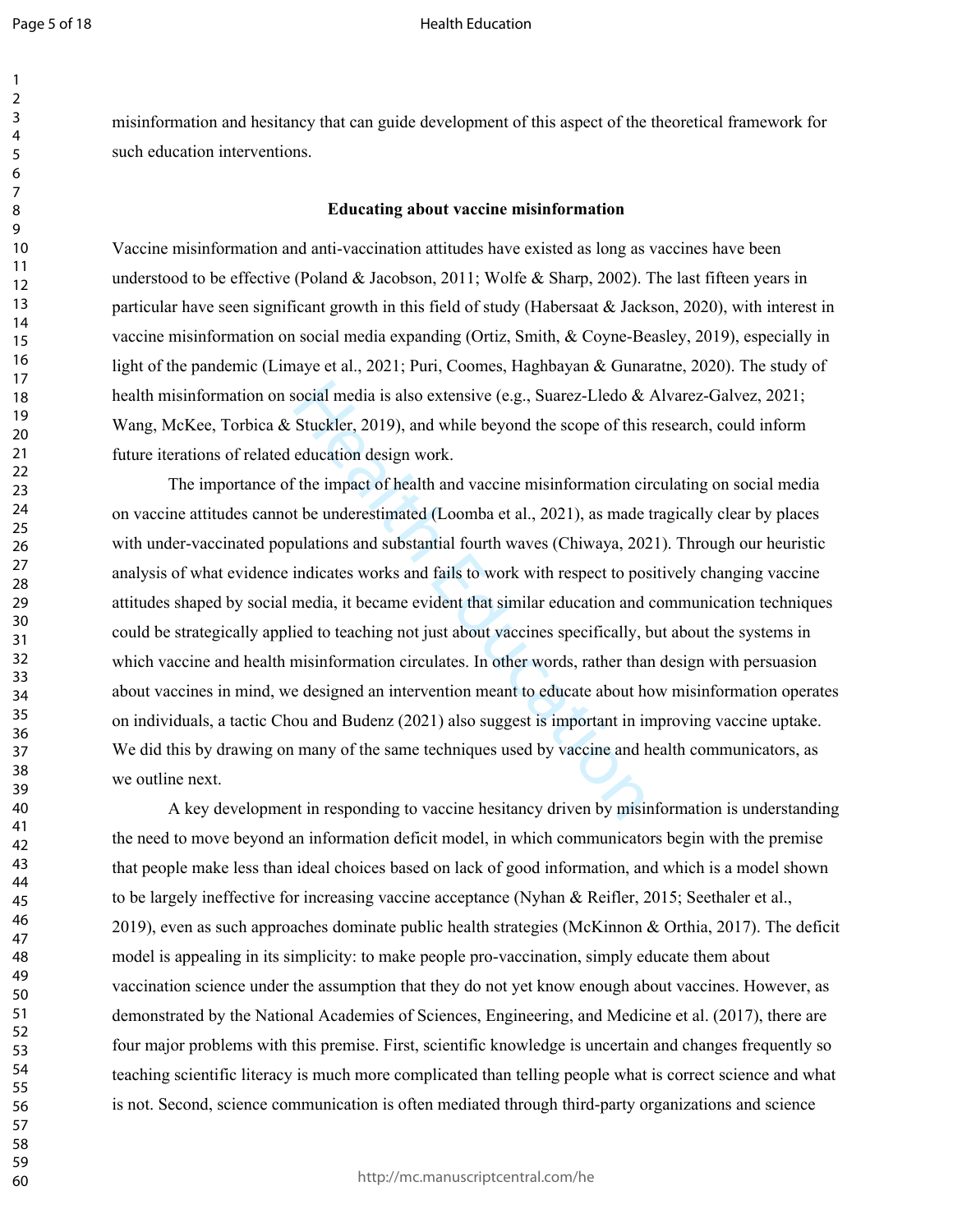communicators compete with other voices, so that even if scientists succeed in disseminating "good science," there is no guarantee that it will be represented properly or listened to. Third, and perhaps most importantly, "people do not make decisions based solely on scientific information, but take values and other considerations into account. Thus it cannot be assumed that audiences that fail to act in accordance with the scientific evidence need more information" (National Academies of Sciences, Engineering, and Medicine et al., 2017). Fourth, a scientific message effective for one audience is not automatically effective for all audiences, so that science communication must take into account local context, beliefs, and needs.

mation isn't enough to change behaviour. For exam-<br>sitancy literature, pointed to sensation[al](https://pubmed.ncbi.nlm.nih.gov/?term=Dub%C3%A9+E&cauthor_id=30359151)ist coverage<br>1 anti-vaccination campaigns on social media, as a k<br>research, Dubé et al., (2018) examined the underlyir<br>countries, Multiple studies identified a wide variety of factors that impact vaccine hesitancy, reinforcing the notion that providing information isn't enough to change behaviour. For example, Dubé et al., (2013) in their review of vaccine hesitancy literature, pointed to sensationalist coverage of vaccine controversies by traditional media and vocal anti-vaccination campaigns on social media, as a key contributor to vaccine hesitancy. Expanding this research, Dubé et al., (2018) examined the underlying factors of vaccine hesitancy in high income countries, and pointed to the importance of maintaining vaccination as a social norm by countering anti-vaccine misinformation. Yaqub and colleagues reviewed empirical research in multiple European nations, noting that reasons for vaccine hesitancy include a lack of trust in vaccinerelated institutions and experts (Yaqub et al., 2014). More recently, Guzman-Holst et al., (2020) examined the barriers to vaccination in Latin America, identifying a range of factors, such as group influence and low socio-economic group membership. In a systematic review of existing literature, Ortiz-Sánchez et al., (2020) identified that such anti-vaccine movements on social networks such as Twitter, Facebook, and YouTube use multiple strategies to rapidly spread their message including bots and narratives of harm and profit. Considered together, these studies suggest that providing additional information on vaccine safety alone is unlikely to be enough to solve the vaccine hesitancy problem for a range of diverse audiences.

Instead of adopting an information deficit model, the research we have detailed above suggests the use of a sociological perspective for intervention, in which things such as identity and group affiliation, as well as technical knowledge, more heavily influence behaviour and beliefs (Lander & Ragusa, 2020). This approach enables us to develop an education intervention grounded in specificity, as with the case of engaging mothers, which research into vaccines hesitancy underscores the need for (Olson, Berry & Kumar, 2020). Rather than rely on a frame that suggests that people do not understand vaccine science and thus refuse vaccines, Lander and Ragusa (p. 2) argue that effective anti-vaccination messaging seems to first pass a verisimilitude threshold in which it is judged true by its audience because "it conforms to their individual and social experience" and it seems "lifelike." Notable here is that lack of information is not a primary factor in turning the tide from hesitancy to objection, but instead the focus on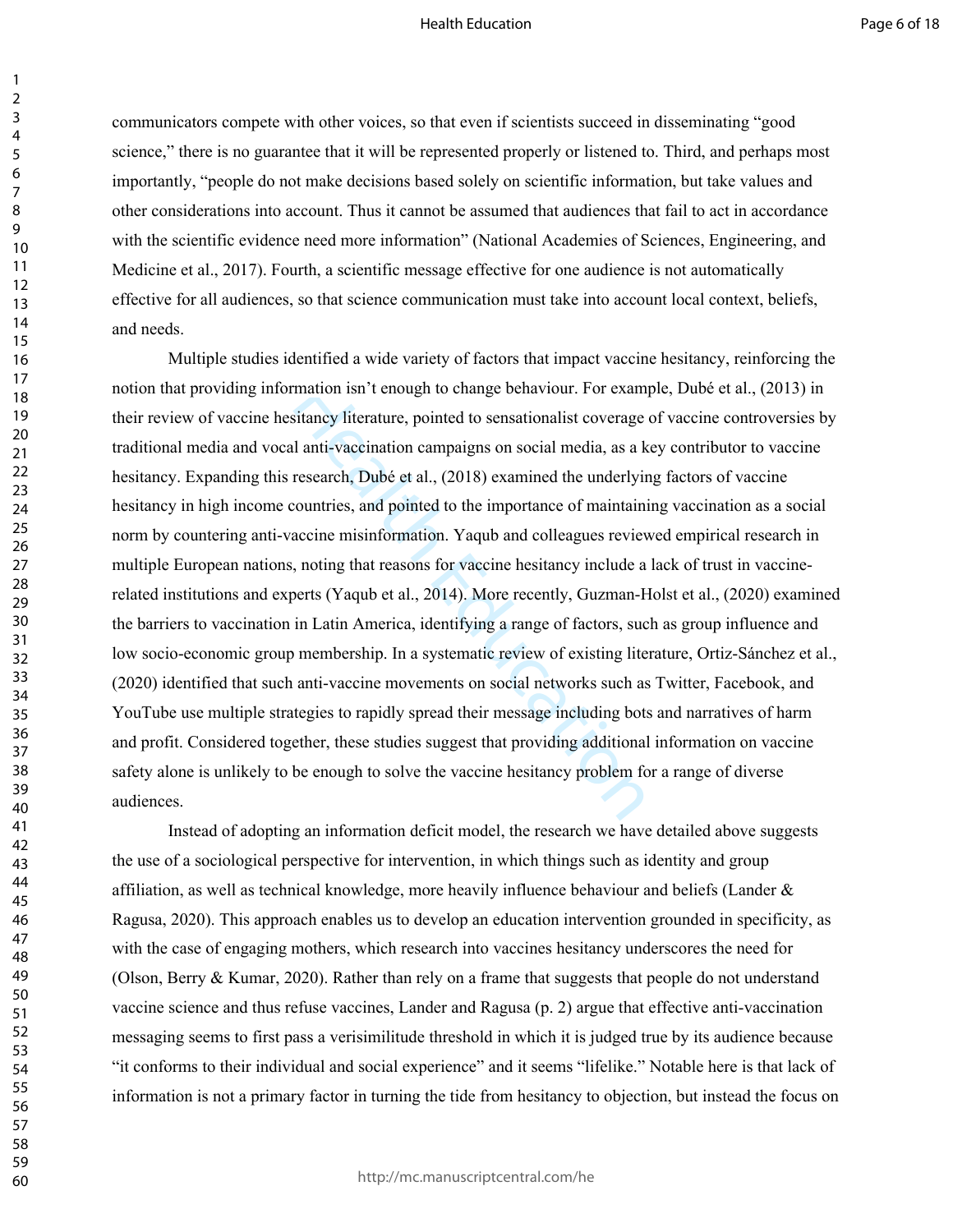how well the information conforms to lived experience influences vaccination decisions. In a related sociological approach, other researchers have recognized that anti-vaccine messages are often not supported by scientific evidence in the first place and are therefore unlikely to be dispelled through the information deficit model, researchers have turned to addressing the narrative models through which antivaccine messages and vaccine misinformation are rendered credible despite lack of scientific evidence. Kata (2012) outlines the tactics and the tropes (e.g., catchphrases, commonly used narratives, motifs etc.) the anti-vaccination movement deploys as starting points for thinking about how to increase vaccine uptake. She suggests the tactics used include skewing the science, shifting hypotheses about why vaccines are dangerous, censorship, and attacking the opposition, both personally and legally. Tropes, for example, include things such as calling vaccines toxic, that they should only be used if 100% safe, that they are unnatural, and importantly, that parents are experts in their own children (a claim Reich (2016) emphasizes as well). This approach has also been adopted by Bricker and Justice (2019), who argue that anti-vaccination messages utilize two main rhetorical tools — anecdotes of children harmed by vaccines, and suggestions of conspiracies within governments and pharmaceutical companies to suppress the truth about vaccines — to assert credibility despite a lack of scientific evidence.

ing vaccines toxic, that they should only be used if 1, that parents are experts in their own children (a cla<br>approach has also been adopted by Bricker and Justi<br>utilize two main rhetorical tools — anecdotes of chi<br>acies What all of these methods share is an attention to the non-informational aspects of health messaging that best resonate with people, particularly through narrative cohesion or story. In this context, a story is defined as a form of communication consisting of structure with an event occurring, usually to one or more characters, which results in a change in the character(s). On one side of the debate about vaccine communication, researchers argue that scientific and health information presented in a narrative format is more accessible, relatable, and influential than the same information presented as stated facts or statistical data (Bakker et al., 2019; Fagerlin et al., 2005; Ratcliff & Sun, 2020). With respect to persuasion, ample empirical research has demonstrated the power of narrative (Appel & Mara, 2013; Green & Brock, 2000). On the other side of the debate, researchers argue that narrative formats present no benefits over non-narrative formats (Dunlop et al., 2010; Ecker et al., 2020; Reinhart, 2006; Zebregs et al., 2015), or even that non-narrative formats are more effective (Golke et al., 2019; Greene & Brinn, 2003; M. B. W. Wolfe & Woodwyk, 2010). In short, while narrative strategies have been shown to have mixed effects in pro-vaccine communication (Kim & Nan, 2019; Winterbottom, et al., 2008), what the literature makes clear is that the reasons for mixed effects are not yet clearly understood (Kim, 2020).

In spite of the inconsistent results with respect to narrative, recent research into COVID-19 vaccines and misinformation does suggest it remains an effective approach (Gesser-Edelsburg, 2021). A significant benefit of working with narrative is that it can engage people such that it approaches Ladner and Ragusa's verisimilitude threshold, as they observe as well (2020). Indeed, we propose that interventions into misinformation may be well served by narrative or storytelling, which the literature on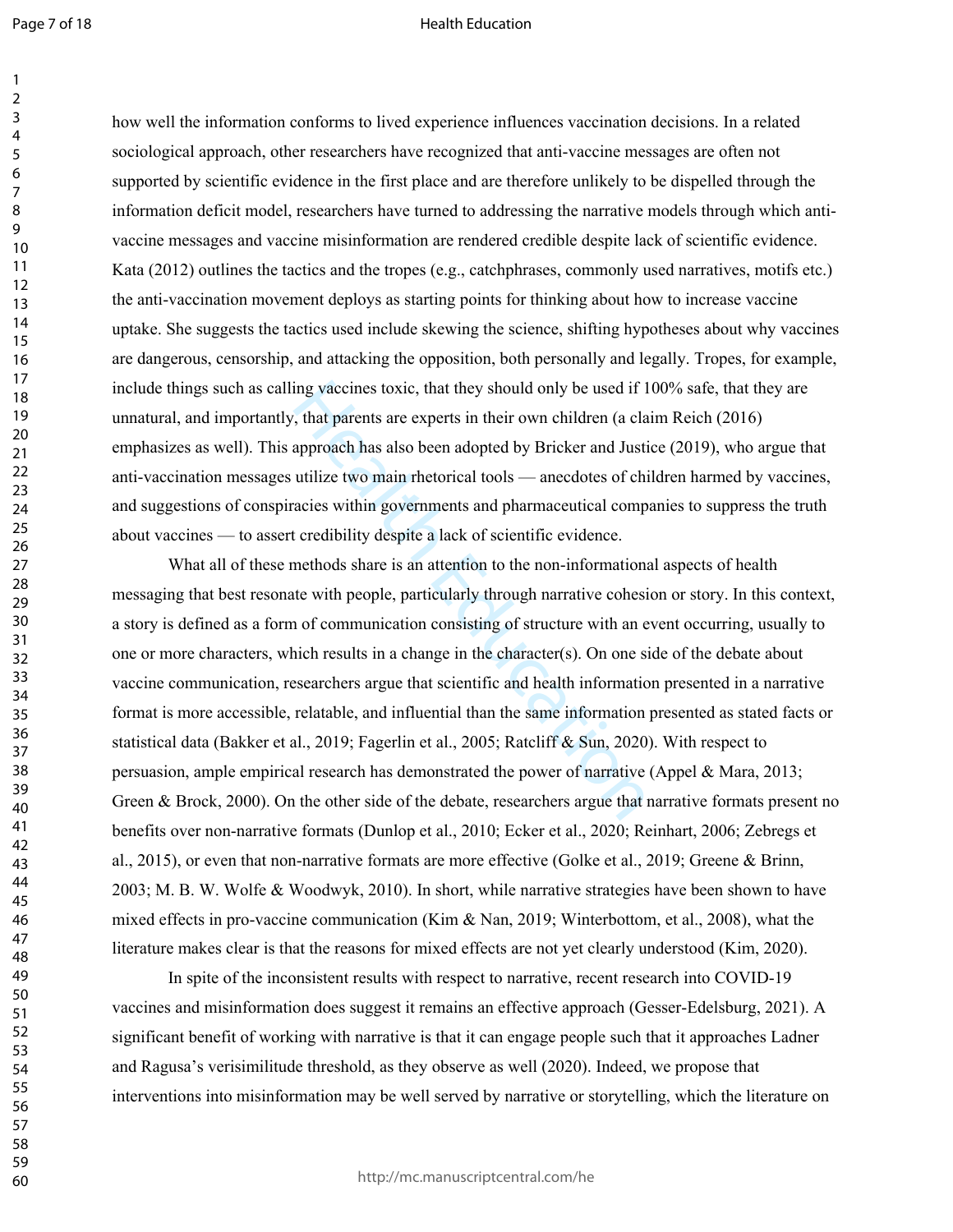vaccine hesitancy also calls for (Shelby & Ernst, 2013). Importantly, narrative interventions need to be well attuned to their chosen audiences' lived experiences and concerns in order to increase their appeal and effectiveness. This means tailoring narrative interventions to particular groups in order to best achieve the desired impact.

transportation, which as Sestir, Moore, and Green (2<br>tive and affective absorption into the depicted story<br>y captures our attention fully, bringing us into the ev<br>ent with the information. In other words, transportat<br>nd Ra Research demonstrates that positive impact can be achieved in messaging or education interventions through skillful application of narrative vis-a-vis the transportation effect and immersion. Immersion, as Moore and Green (2020) explain, "draw[s] more from automatic, experiential modes of thinking" (p.1), and possibly relies on the experiential thinking system, which is "more automatic and emotionally driven" (p.1), as opposed to more rational and analytic forms of thinking. Immersion can be facilitated by the effect of transportation, which as Sestir, Moore, and Green (2020) observe is the experience of "deep cognitive and affective absorption into the depicted story or world" (p. 1). This is the experience in which a story captures our attention fully, bringing us into the events and context of the story such that we are present with the information. In other words, transportation occurs in stories oriented towards Lander and Ragusa's (2020) verisimilitude threshold, and facilitates immersion in a story, or the feeling "of mental absorption individuals feel when reading a story, watching a movie, or playing a video game" (Moore & Green, 2020, p.1), and which may activate more emotional, experiential forms of mental processing.

Quality too is important. In order for a story (i.e., a narrative intervention) to be effective, it must also enable the suspension of disbelief through things like consistent character motivation, plausibility, and writing/media that does not break immersion. When a story fails to achieve these things, the audience is pulled from the transportational effects of the story and into an awareness that someone is trying to tell them a story, such as when one reads frequent spelling or grammar errors in a text, or disbelieves that a character would behave in a particular way (Green & Donahue, 2009; Schreiner et al., 2018). Although not fully understood, one effect of transportation is that it seems, at least in the moment, to reduce resistance to ideas being presented through the proposed process of "co-activation of attention, imagery, and emotion" (Green, 2004; Schreiner et al. 2018), suggesting an opening into what may be perceived as controversial information. Overall, there is extensive evidence which suggests that increased transportation, which itself is a testable experience, yields more persuasion (Green & Brock, 2002).

Another key factor in the effectiveness of transportation is familiarity. Research has shown that being familiar with characters, as well as similar to characters in a story, results in increased transportation effects (Green, 2004). Which is to say that when people see themselves in a story, there is evidence to believe that they will find the story more persuasive or influential. As such, it makes sense to tailor narrative interventions to targeted groups, which, beyond the outlined factors above (e.g., attention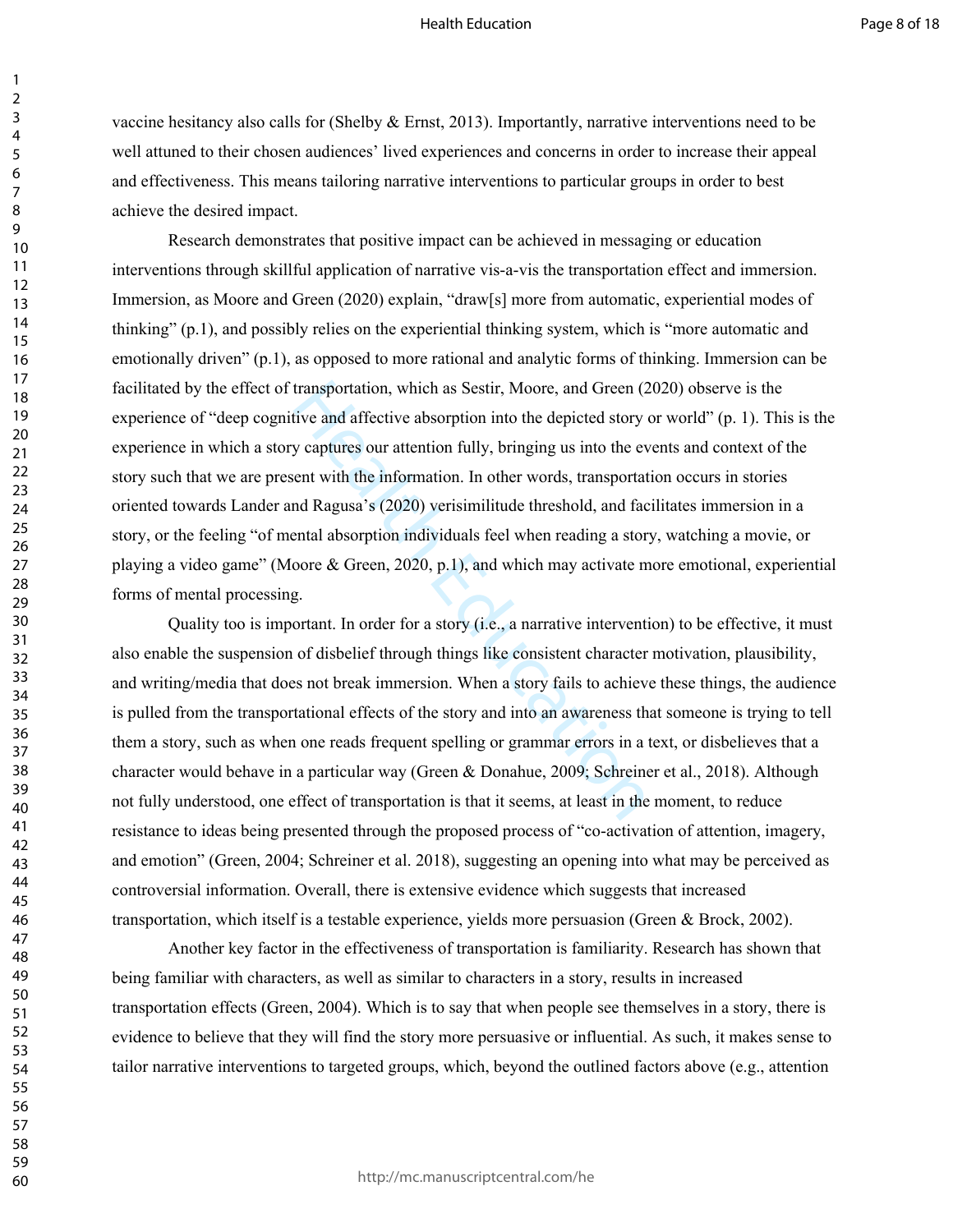#### Health Education

to gender roles, race, and social pressures), is part of the reason in the context of this work for selecting mothers as a primary group to engage, as the comic we designed aims to do (Authors 2021c).

is in the US and the COVID-19 vaccines acros<br>dies in the US and the UK finding racial minorities<br>COVID-19 vaccine (Hanson, 2021; Razai et al., 202<br>ces between motivations to vaccinate or not across g<br>n in some groups is no As noted above, however, interventions need to be contextual and attuned to differences across mothers, i.e., the category of "mother" is not homogenous or monolithic. What may elicit transportation and deep immersion for a white mother may not be effective or even culturally safe for a Black or Indigenous mother, and health communication strategies need to take this into account. Indeed, it's distinctly possible that a narrative intervention that relies upon a trusted medical authority as a character, such as a doctor, or even simply a white person, to deliver its message may in fact backfire for racialized mothers, given the racist and abusive medical histories experienced by such groups (Bunch, 2021; Quinn et al., 2016). The difference in attitudes towards the COVID-19 vaccines across racial groups demonstrates this, with studies in the US and the UK finding racial minorities are more than twice as likely to refuse or delay a COVID-19 vaccine (Hanson, 2021; Razai et al., 2021). Furthermore, understanding the differences between motivations to vaccinate or not across groups is also a central concern. Under-vaccination in some groups is not the same as refusing vaccination; each comes with different structural causes, which must be understood in order to effectively enable transportation for different audiences. For example, if a white mother is vaccine hesitant because of exposure to misinformation that has told her that an organic food diet is the preferred alternative to possible vaccine injury to her child, a narrative that speaks to community health may not shift her perspective. In contrast, a narrative that fails to alleviate concerns about transparency may not effectively respond to the hesitancy of racialized mothers.

In summary, as is the case of any educational intervention, it is important to be clear on who the audience is for an intervention, and to understand its needs and desires, as well as the external (e.g., social, technological) pressures that this group of people face (Dick, Carey, and Carey, 2005). Understanding these aspects can provide insight into the vulnerabilities faced by the group to be engaged, thereby connecting with its members in a supportive and non-judgmental way. In the context of this particular research, this means an intention to engage with mothers who are likely to be exposed to health misinformation, in a way that understands their unique and intersectional needs during the pandemic. It's also important to understand the means of persuasion that dominate anti-vaccine propaganda, and to effectively counter these (Bricker & Justice, 2019; Browne et al., 2015; Kata, 2012), which we suggest may be facilitated by using immersive narratives high in transportation effect to teach about the mechanisms typically used in the spread of misinformation.

The next step in this process is translating theory into practice. This means identifying particular learning objectives that the intervention is intended to address, designing the activities that the audience will engage with, identifying the delivery vehicles and environments in which the intervention will take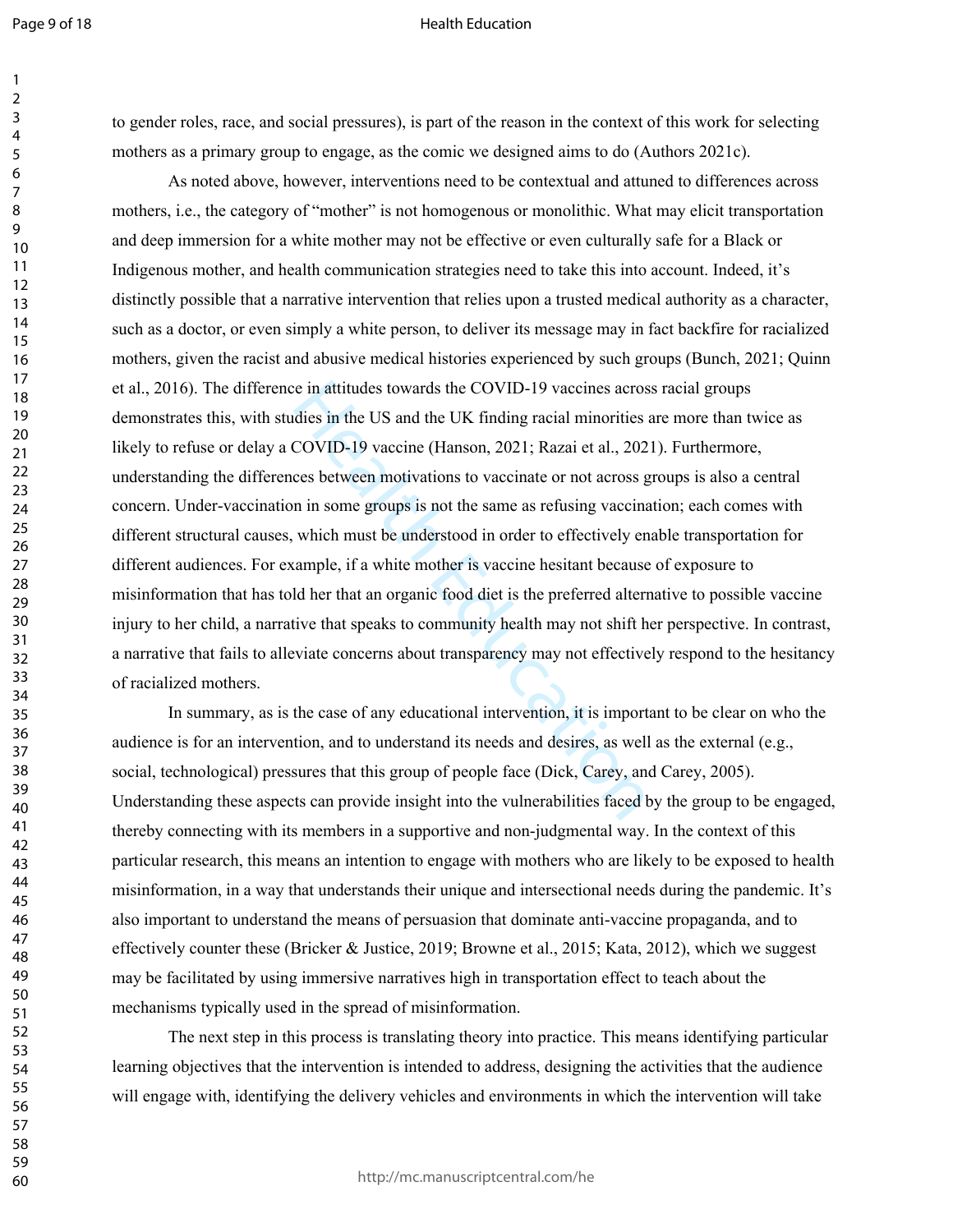place, and aligning the learning objectives with assessments intended to evaluate the degree to which the intervention was effective. To date, we have identified learning objectives and designed one intervention tailored for mothers in the form of an illustrated narrative. We have evaluated this intervention (Authors, 2021c) and are currently creating an iteration of it for further implementation and evaluation. Significantly, this isn't a linear process: theory informs practice, and practice will inform theory and iterations of the intervention. Other examples of interventions that align with the design considerations outlined in this paper are anything from scripted Tiktok videos, targeted public health campaigns on Facebook, or Instagram posts or stories shared by popular mom influencers. This content can include stories that resonate with mothers as mothers, that address their concerns about vaccine safety, the ease and benefit of vaccines, and perhaps even the risks associated with failing to vaccinate. No matter what form a narrative intervention takes, it needs to be attuned to cultural differences, and be representative of mothers who face varying socio-economic barriers and who have different experiences of historical racism and privilege within the medical establishment.

## **Conclusion**

d perhaps even the risks associated with failing to v<br>on takes, it needs to be attuned to cultural difference<br>socio-economic barriers and who have different exp<br>n the medical establishment.<br>**Conclusion**<br>a theoretical frame In this paper, we outlined a theoretical framework developed through design-based research to create an education intervention into the topic of misinformation exposure online. Based on who makes the majority of health decisions for families, and is therefore likely to be influential on vaccine uptake, we selected mothers as ideal learners to engage with on the topic. Drawing on an heuristic analysis of vaccine misinformation and communication literature, we determined that the use of narrative-driven interventions designed specifically for mothers would be an effective approach. As our design-based research continues to unfold we will continue to evaluate further iterations strategy in a way that will have application across these differences and provide guidance for practitioners and policymakers as they negotiate the fraught terrain of vaccine misinformation throughout and beyond the COVID-19 pandemic.

## **References**

Authors (2021a).

Authors. (2021b).

Authors. (2021c).

Bakker, M. H., Kerstholt, J. H., Bommel, M. van, & Giebels, E. (2019). Decision-making during a crisis: The interplay of narratives and statistical information before and after crisis communication.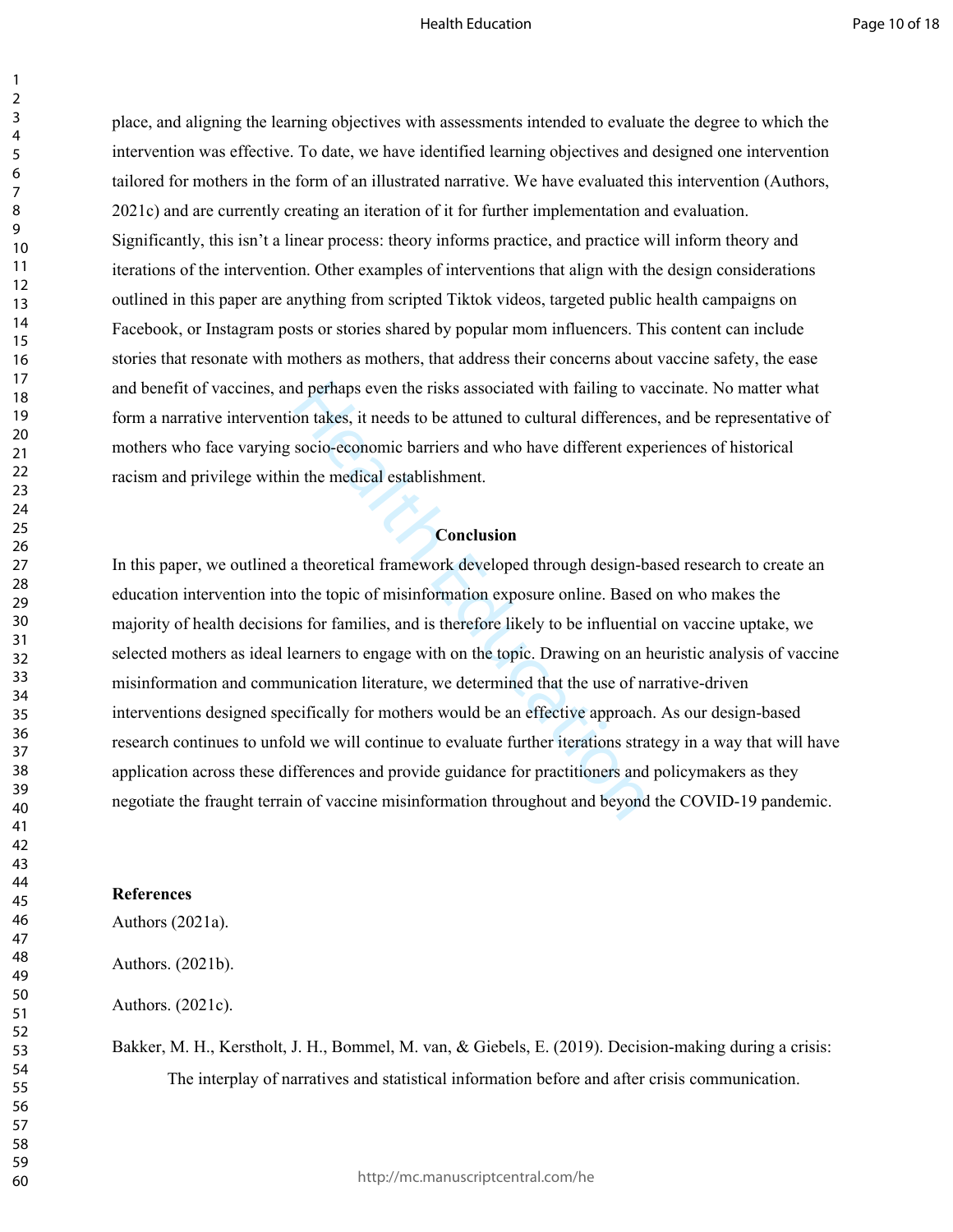$\mathbf{1}$  $\overline{2}$  $\overline{4}$  $\overline{7}$ 

#### Health Education

*Journal of Risk Research*, *22*(11), 1409–1424. https://doi.org/10.1080/13669877.2018.1473464

- Bean, S. J. (2011). Emerging and continuing trends in vaccine opposition website content. *Vaccine*, (10), 1874–1880. https://doi.org/10.1016/j.vaccine.2011.01.003
- Betsch, C., Ulshöfer, C., Renkewitz, F., & Betsch, T. (2011). The Influence of Narrative v. Statistical Information on Perceiving Vaccination Risks. *Medical Decision Making*, *31*(5), 742–753. https://doi.org/10.1177/0272989X11400419
- Bricker, B., & Justice, J. (2019). The Postmodern Medical Paradigm: A Case Study of Anti-MMR Vaccine Arguments. *Western Journal of Communication*, *83*(2), 172–189[.](https://doi.org/10.1080/10570314.2018.1510136)  <https://doi.org/10.1080/10570314.2018.1510136>
- Rockloff, M. J., & Pennycook, G. (2015). Going ag<br>Cultural Factors Underlying [th](https://doi.org/10.1007/s10730-021-09440-0)e 'Vaccination Confi<br>//doi.org/10.1371/journal.pone.0132562<br>of Two Crises: Addressing Covid-19 Vaccine Hesita<br>*m.* https://doi.org/10.1007/s10 Browne, M., Thomson, P., Rockloff, M. J., & Pennycook, G. (2015). Going against the Herd: Psychological and Cultural Factors Underlying the 'Vaccination Confidence Gap.' *PLOS ONE*, (9), 1-14. https://doi.org/10.1371/journal.pone.0132562
- Bunch, L. (2021). A Tale of Two Crises: Addressing Covid-19 Vaccine Hesitancy as Promoting Racial Justice. *HEC Forum*. https://doi.org/10.1007/s10730-021-09440-0
- Chagla, Z., Bogoch, I., & Chakrabarti, S. (2020). *A vaccine may not be the simple solution we are hoping for*. Retrieved January 17, 2021, from https://www.theglobeandmail.com/opinion/article-avaccine-may-not-be-the-simple-solution-we-are-hoping-for/
- Chiway, N. (2021). Map: Covid cases are rising in the states with low vaccination rates. NBC News. https://www.nbcnews.com/news/us-news/map-covid-cases-are-rising-states-low-vaccinationrates-n1275322
- Chou, W.-Y. S., & Budenz, A. (2020). Considering Emotion in COVID-19 Vaccine Communication: Addressing Vaccine Hesitancy and Fostering Vaccine Confidence. *Health Communication*, 1–5. https://doi.org/10.1080/10410236.2020.1838096
- Dib, F., Mayaud, P., Chauvin, P., & Launay, O. (2021). Online mis/disinformation and vaccine hesitancy in the era of COVID-19: Why we need an eHealth literacy revolution. *Human Vaccines & Immunotherapeutics*. https://doi.org/10.1080/21645515.2021.1874218
- Dib, S., Rougeaux, E., Vázquez-Vázquez, A., Wells, J. C. K., & Fewtrell, M. (2020). Maternal mental health and coping during the COVID-19 lockdown in the UK: Data from the COVID-19 New Mum Study. *International Journal of Gynecology & Obstetrics*, *151*(3), 407–414. https://doi.org/10.1002/ijgo.13397

Dick, W., Carey, L., & Carey, J. O. (2005). *The systematic design of instruction*. New York, NY: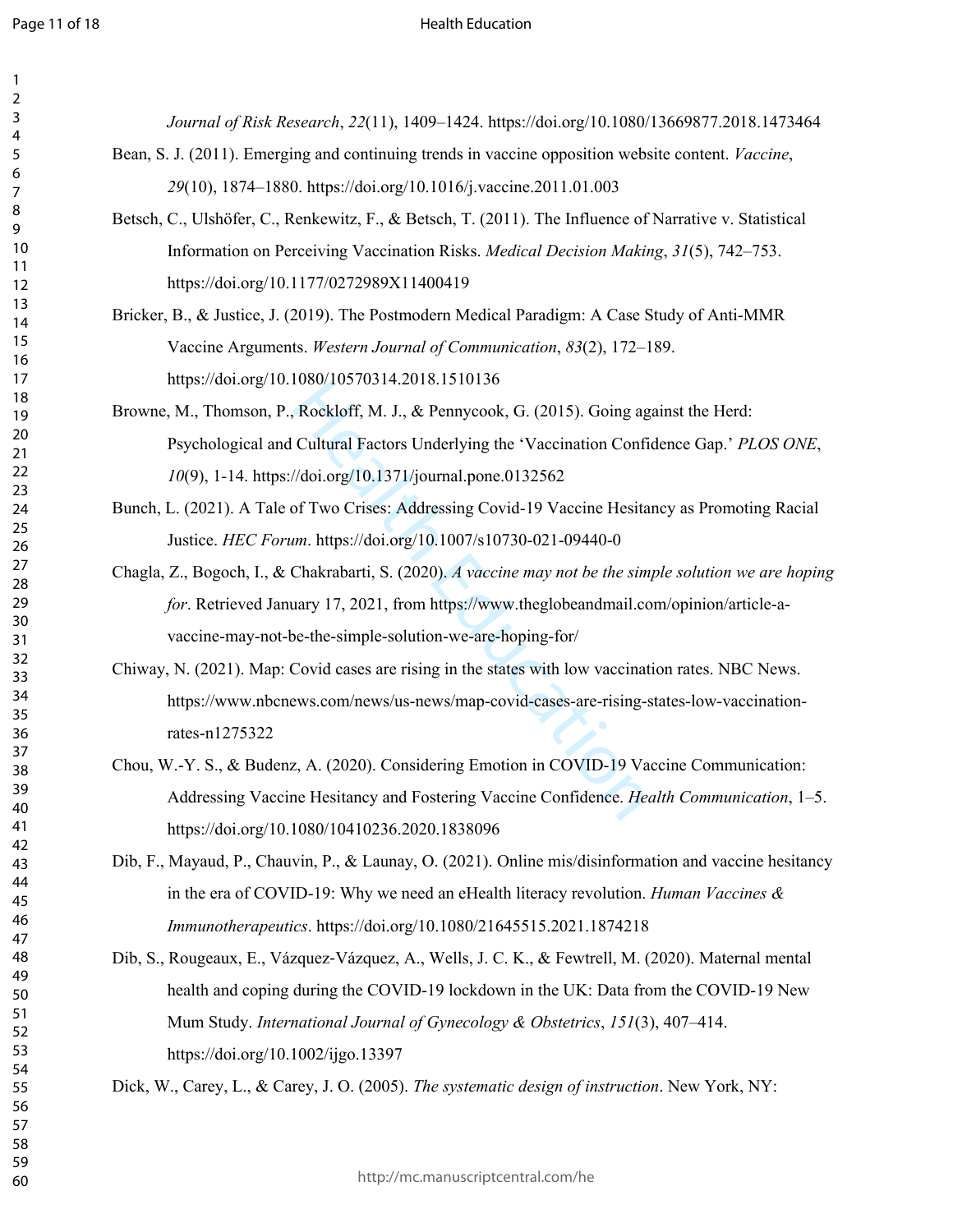Pearson.

- Drouin, M., McDaniel, B. T., Pater, J., & Toscos, T. (2020). How Parents and Their Children Used Social Media and Technology at the Beginning of the COVID-19 Pandemic and Associations with Anxiety. *Cyberpsychology, Behavior, and Social Networking*, *23*(11), 727–736. https://doi.org/10.1089/cyber.2020.0284
- Dubé, E., Gagnon, D., MacDonald, N., Bocquier, A., Peretti-Watel, P., & Verger, P. (2018). Underlying factors impacting vaccine hesitancy in high income countries: A review of qualitative studies. *Expert Review of Vaccines*, *17*(11), 989–1004. https://doi.org/10.1080/14760584.2018.1541406
- Dubé, E., Laberge, C., Guay, M., Bramadat, P., Roy, R., & Bettinger, J. A. (2013). Vaccine hesitancy: An overview. *Human Vaccines & Immunotherapeutics*, *9*(8), 1763–1773. https://doi.org/10.4161/hv.24657
- y, M., Bramadat, P., Koy, K., & Bettinger, J. A. (20<br>Vaccines & Immunotherapeutics, 9(8), 1763–1773.<br>4161/hv.24657<br>facDonald, N. E. (2015). Vaccine hesitancy, vaccine<br>1: Influence, impact and implications. *Expert Review*<br> Dubé, E., Vivion, M., & MacDonald, N. E. (2015). Vaccine hesitancy, vaccine refusal and the antivaccine movement: Influence, impact and implications. *Expert Review of Vaccines*, *14*(1), 99– 117. https://doi.org/10.1586/14760584.2015.964212
- Dunlop, S. M., Wakefield, M., & Kashima, Y. (2010). Pathways to Persuasion: Cognitive and Experiential Responses to Health-Promoting Mass Media Messages. *Communication Research*, (1), 133–164. https://doi.org/10.1177/0093650209351912
- Ecker, U. K. H., Butler, L. H., & Hamby, A. (2020). You don't have to tell a story! A registered report testing the effectiveness of narrative versus non-narrative misinformation corrections. *Cognitive Research: Principles and Implications*, *5*(1), 64. https://doi.org/10.1186/s41235-020-00266-x
- Fagerlin, A., Wang, C., & Ubel, P. A. (2005). Reducing the Influence of Anecdotal Reasoning on People's Health Care Decisions: Is a Picture Worth a Thousand Statistics? *Medical Decision Making*, *25*(4), 398–405. <https://doi.org/10.1177/0272989X05278931>

Farrell, A. (2018). Accuracy of online discussion forums on common childhood ailments. *Journal of the Medical Library Association*, *106*(4), 455–463.<https://doi.org/10.5195/jmla.2018.355>

- Featherstone, J. D., & Zhang, J. (2020). Feeling angry: The effects of vaccine misinformation and refutational messages on negative emotions and vaccination attitude. *Journal of Health Communication*, 1–11. https://doi.org/10.1080/10810730.2020.1838671
- Gesser-Edelsburg, A. (2021). Using narrative evidence to convey health information on social media: The case of COVID-19. *Journal of Medical Internet Research 23*(3), e24948.

Golke, S., Hagen, R., & Wittwer, J. (2019). Lost in narrative? The effect of informative narratives on text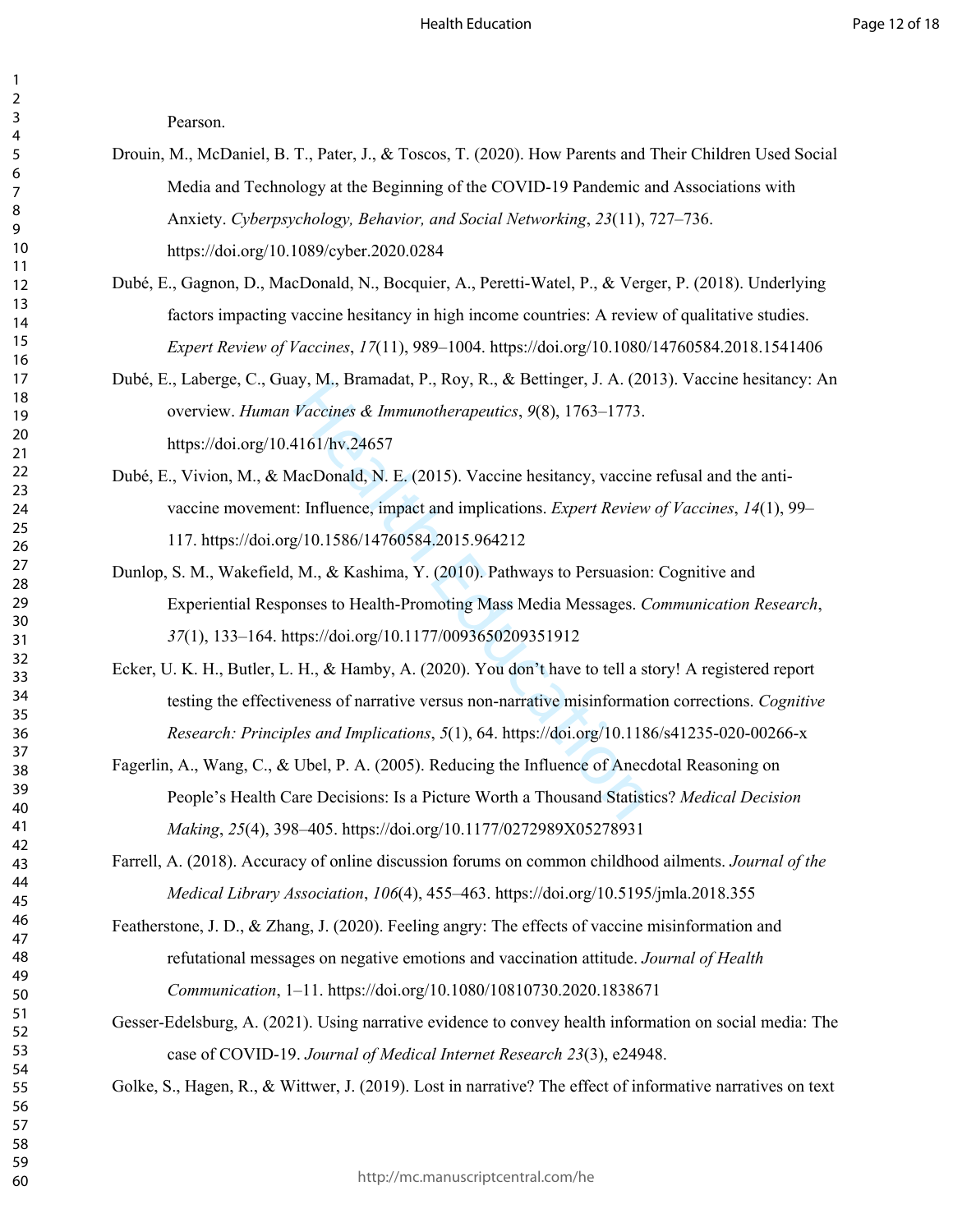## Health Education

comprehension and metacomprehension accuracy. *Learning and Instruction*, *60*, 1–19. https://doi.org/10.1016/j.learninstruc.2018.11.003

- Green, M. C. (2004). Transportation into narrative worlds: The role of prior knowledge and perceived realism. *Discourse Processes, 38*, 247–266.
- Green, M. C., & Brock, T. C (2002). In the mind's eye. Transportation-imagery model of narrative persuasion. In M.C. Green, J.J. Strange, & T.C. Brock (Eds.), Narrative impact. Social and cognitive foundations (pp. 315–342). Mahwah, NJ: Erlbaum.
- Green, M. C., & Donahue, J. K. (2009). Simulated worlds: Transportation into narratives. In K. Markman, W.M.
- Kim, J. (2020). The impact of narrative strategy on promoting HPV vaccination among college students in Korea: The role of anticipated regret. *Vaccines 8*(20), 1–11.
- Kim, J.; Nan, X. (2019). Temporal framing effects differ for narrative versus non-narrative messages: The case of promoting HPV vaccination. *Communication Research 46*, 401–417.
- Greene, K., & Brinn, L. (2003). Messages Influencing College Women's Tanning Bed Use: Statistical versus Narrative Evidence Format and a Self-Assessment to Increase Perceived Susceptibility. *Journal of Health Communication*, *8*(5), 443–461.<https://doi.org/10.1080/713852118>
- Güney ‐Frahm, I. (2020). Neoliberal motherhood during the pandemic: Some reflections. *Gender, Work & Organization*, *27*(5), 847–856. https://doi.org/10.1111/gwao.12485
- t of narrative strategy on promoting HPV vaccinatio<br>of anticipated regret. *Vaccines 8*(20), 1–11.<br>emporal framing effects differ for narrative versus n<br>HPV vaccination. *Communication Research 46*, 40<br>003). Messages Influ Guzman-Holst, A., DeAntonio, R., Prado-Cohrs, D., & Juliao, P. (2020). Barriers to vaccination in Latin America: A systematic literature review. *Vaccine*, *38*(3), 470–481. https://doi.org/10.1016/j.vaccine.2019.10.088
- Habersaat, K. B., & Jackson, C. (2020). Understanding vaccine acceptance and demand—And ways to increase them. *Bundesgesundheitsblatt - Gesundheitsforschung - Gesundheitsschutz*, *63*(1), 32– 39. https://doi.org/10.1007/s00103-019-03063-0

Han, J., Cha, M., & Lee, W. (2020). Anger contributes to the spread of COVID-19 misinformation. *Harvard Kennedy School Misinformation Review*, *1*(3).<https://doi.org/10.37016/mr-2020-39>

- Hanson, M. (2021). *Inoculation nation: Limited COVID-19 vaccine data shows uneven access by race*. APM Research Lab.<https://www.apmresearchlab.org/covid/vaccines-by-race>
- Jungmann, S. M., & Witthöft, M. (2020). Health anxiety, cyberchondria, and coping in the current COVID-19 pandemic: Which factors are related to coronavirus anxiety? *Journal of Anxiety Disorders*, *73*, 102239. https://doi.org/10.1016/j.janxdis.2020.102239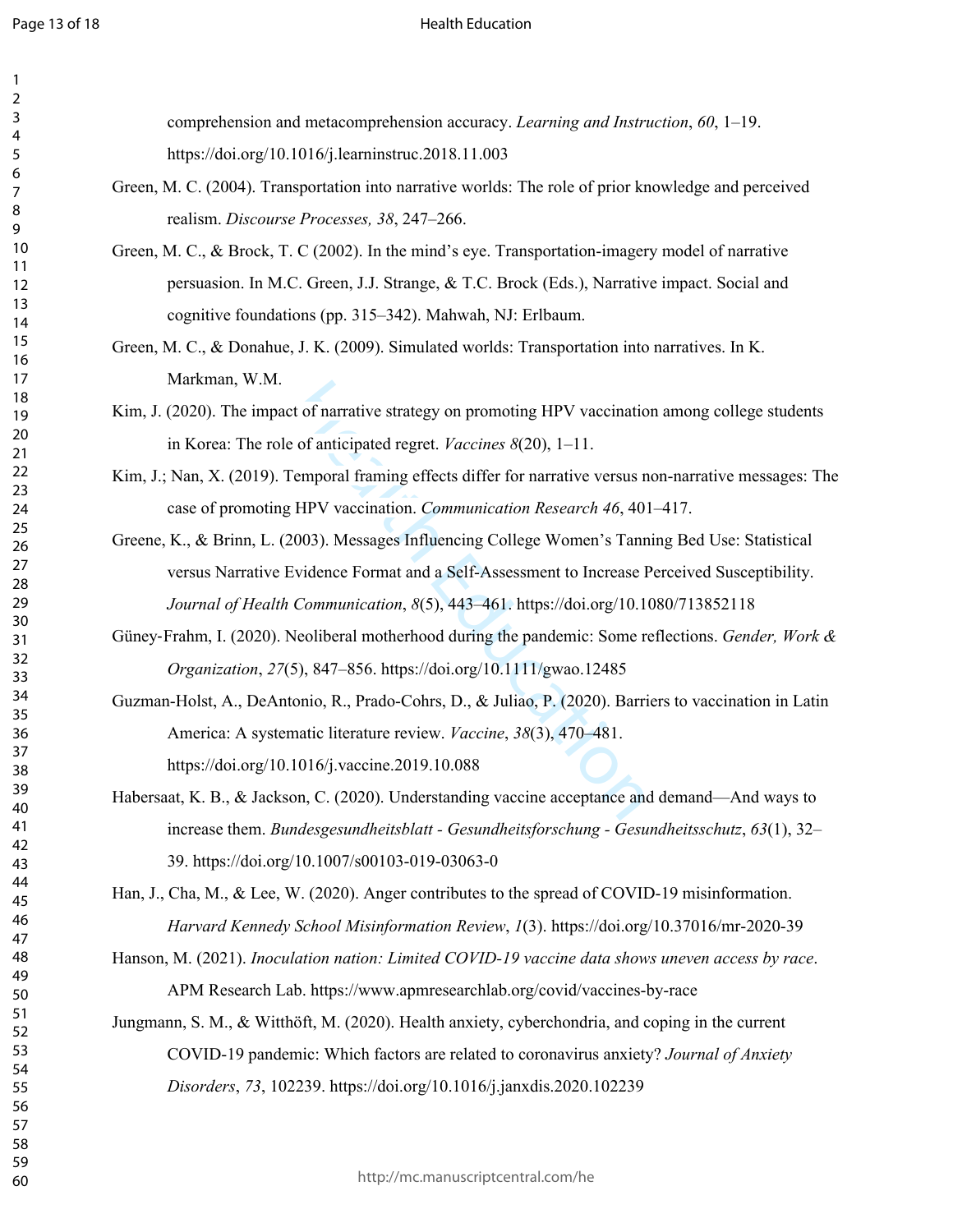- Kata, A. (2010). A postmodern Pandora's box: Anti-vaccination misinformation on the Internet. *Vaccine*, (7), 1709–1716. https://doi.org/10.1016/j.vaccine.2009.12.022
	- Kata, A. (2012). Anti-vaccine activists, Web 2.0, and the postmodern paradigm An overview of tactics and tropes used online by the anti-vaccination movement. *Vaccine*, *30*(25), 3778–3789. https://doi.org/10.1016/j.vaccine.2011.11.112
	- Kaur, S. P., & Gupta, V. (2020). COVID-19 Vaccine: A comprehensive status report. *Virus Research*, , 198114. <https://doi.org/10.1016/j.virusres.2020.198114>
- Lander, D., & Ragusa, A. T. (2020). 'A rational solution to a different problem'; understanding the verisimilitude of anti-vaccination communication. *Communication Research and Practice*, 1–17. https://doi.org/10.1080/22041451.2020.1816022
- Lewandowski, P., Lipowska, K., & Magda, I. (2020). *The Gender Dimension of Occupational Exposure to Contagion in Europe*. 17.
- Int-vacemation communication. Communication Res<br>
1080/22041451.2020.1816022<br>
ka, K., & Magda, I. (2020). *The Gender Dimension arope*. 17.<br>
, A., Piatek, S.J., de Graaf, K., & Larson, H.J. (2021<br>
ormation on vaccination in Loomba, S., de Figueiredo, A., Piatek, S.J., de Graaf, K., & Larson, H.J. (2021). Measuring the impact of COVID-19 misinformation on vaccination intent in the UK and USA. *nature human behaviour 5*, 337-348.
- Lwin, M. O., Lu, J., Sheldenkar, A., Schulz, P. J., Shin, W., Gupta, R., & Yang, Y. (2020). Global Sentiments Surrounding the COVID-19 Pandemic on Twitter: Analysis of Twitter Trends. *JMIR Public Health and Surveillance*, *6*(2), e19447. https://doi.org/10.2196/19447
- Mahler, D. (2020, May 11). Maintaining Emotional Well-Being During The COVID-19 Pandemic. *Dr. Mahler*. https://www.donaldmahler.com/maintaining-emotional-well-being-during-the-covid-19 pandemic/
- Marchetti, D., Fontanesi, L., Mazza, C., Di Giandomenico, S., Roma, P., & Verrocchio, M. C. (2020). Parenting-Related Exhaustion During the Italian COVID-19 Lockdown. *Journal of Pediatric Psychology*, *45*(10), 1114–1123. https://doi.org/10.1093/jpepsy/jsaa093
- Matoff-Stepp, S., Applebaum, B., Pooler, J., & Kavanagh, E. (2014). Women as Health Care Decision-Makers: Implications for Health Care Coverage in the United States. *Journal of Health Care for the Poor and Underserved*, *25*(4), 1507–1513. https://doi.org/10.1353/hpu.2014.0154
- McKinnon, M., & Orthia, L. (2017). Vaccination communication strategies: What have we learned, and lost, in 200 years? *Journal of Science Communication*, *16*(3), A08. <https://doi.org/10.22323/2.16030208>

Merrill, M.D. (2002). First principles of instruction. *Education Technology, Research and Development*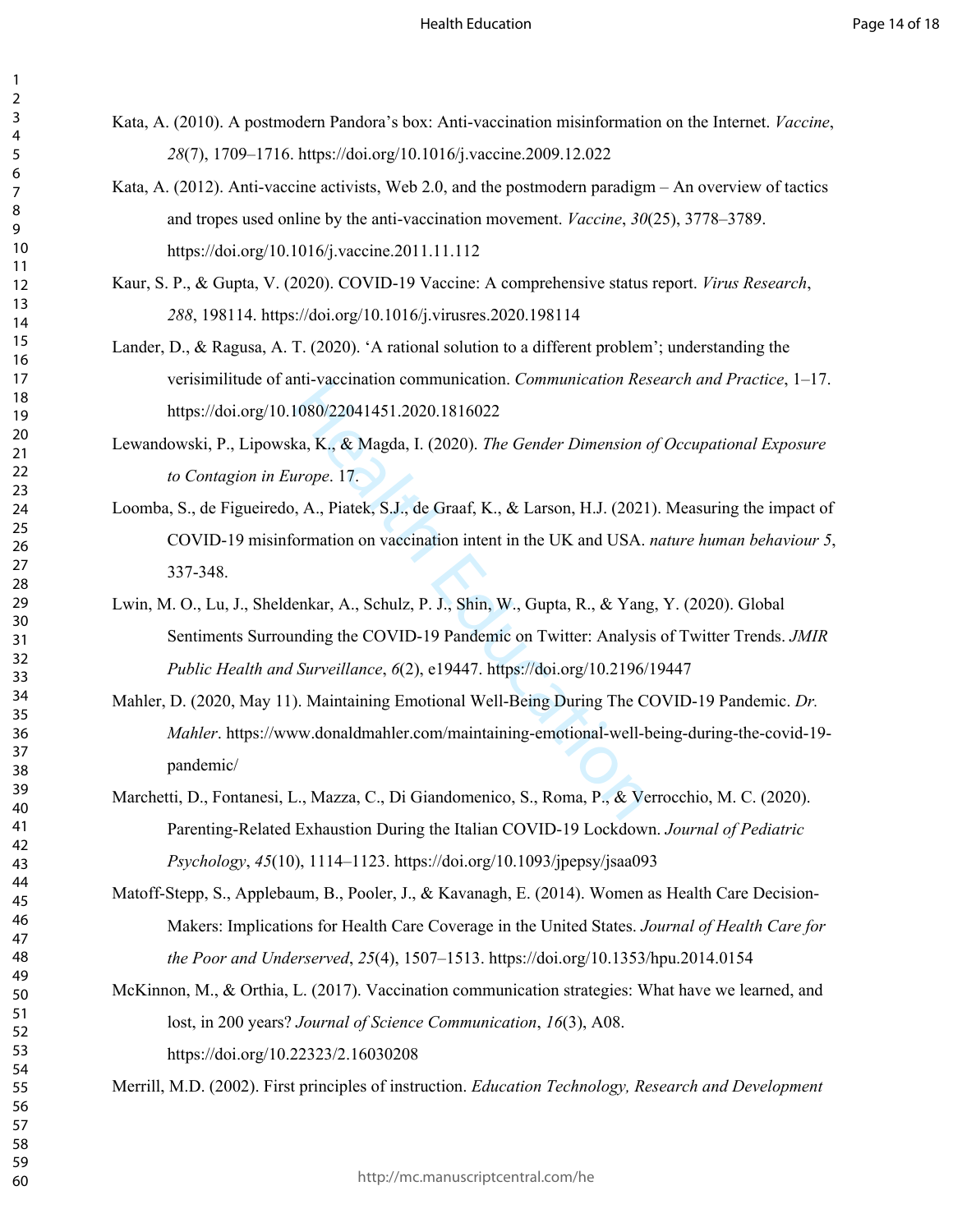#### Health Education

| 1              |                         |
|----------------|-------------------------|
| ,              |                         |
| ξ              |                         |
| 4              |                         |
| 5              |                         |
| 6              |                         |
|                |                         |
| 8              |                         |
| I<br>J         |                         |
|                | 10                      |
| 1              | 1                       |
| Ī.             | っ                       |
| $\mathbf{1}$   | ξ                       |
| 14             |                         |
| 15             |                         |
| 16             |                         |
| 1              |                         |
|                | 18                      |
| 19             | )                       |
|                | 20                      |
| $\overline{2}$ |                         |
|                | 1                       |
| $\overline{2}$ | 2                       |
| $\overline{2}$ | ξ                       |
|                | $\frac{24}{3}$          |
|                | 25                      |
|                | 26                      |
| $\frac{1}{2}$  |                         |
|                | 28                      |
|                | 29                      |
|                | 30                      |
| $\mathbf{S}$   | 1                       |
| ś              | 2                       |
| }              | ξ                       |
|                | $\frac{2}{3}$           |
|                | $\overline{35}$         |
|                | 36                      |
| 37             |                         |
|                | 88                      |
|                | 39                      |
| 40             |                         |
| 41             |                         |
| 42             |                         |
| 43             |                         |
| 44             |                         |
|                |                         |
| 45             |                         |
| 46             |                         |
| 47             |                         |
| 48             |                         |
| 49             |                         |
| 50             |                         |
| 51             |                         |
| 5              | $\overline{\mathbf{c}}$ |
| 53             |                         |
| 54             |                         |
| 55             |                         |
| 56             |                         |
| 57             |                         |
| 58             |                         |
| 59             |                         |
|                |                         |

60

*50*(3), 43-59.

Moore, M. M., & Green, M. C. (2020). Immersion. In J. Van den Bulck (Ed.), *The International Encyclopedia of Media Psychology*. Wiley Blackwell. https://doi.org/10.1002/9781119011071.iemp0059

Moore, W., & Green, E. L. (2020). *Five Days: The Fiery Reckoning of an American City*. One World.

- National Academies of Sciences, Engineering, and Medicine, Division of Behavioral and Social Sciences and Education, & Committee on the Science of Science Communication: A Research Agenda. (2017). *Communicating Science Effectively: A Research Agenda*. National Academies Press (US)[.](http://www.ncbi.nlm.nih.gov/books/NBK425710/)  <http://www.ncbi.nlm.nih.gov/books/NBK425710/>
- Nyhan, B., & Reifler, J. (2015). The Effect of Fact-Checking on Elites: A Field Experiment on U.S. State Legislators: The Effect of Fact-Checking on Elites. *American Journal of Political Science*, *59*(3), 628–640. https://doi.org/10.1111/ajps.12162
- Olson, O., Berry, C., & Kumar, B. (2020). Addressing parental vaccine hesitancy towards childhood vaccines in the United States: A systematic literature review of communication interventions and strategies. *Vaccines 8*, 590.
- O'Reilly, A. (2020). "Trying to Function in the Unfunctionable": Mothers and COVID-19. *Journal of the Motherhood Initiative for Research and Community Involvement*, *11*(1). https://jarm.journals.yorku.ca/index.php/jarm/article/view/40588
- 015). The Effect of Fact-Checking on Elites: A Field<br>ffect of Fact-Checking on Elites. American Journal<br>oi.org/10.1111/ajps.12162<br>umar, B. (2020). Addressing parental vaccine hesitar<br>ited States: A systematic literature r Ortiz, R., Smith, A., & Coyne-Beasley. (2019). A systematic literature review to examine the potential for social media to impact HPV vaccine uptake and awareness, knowledge, and attitudes about HPV and HPV vaccination. *Human Vaccines & Immunotherapeutics 15*(7-8), 1465-1475.
- Ortiz-Sánchez, E., Velando-Soriano, A., Pradas-Hernández, L., Vargas-Román, K., Gómez-Urquiza, J. L., Cañadas-De la Fuente, G. A., & Albendín-García, L. (2020). Analysis of the Anti-Vaccine Movement in Social Networks: A Systematic Review. *International Journal of Environmental Research and Public Health*, *17*(15), 5394. https://doi.org/10.3390/ijerph17155394
- Patel, S., Moncayo, O., Conroy, K., Jordan, D., & Erickson, T. (2020). The landscape of disinformation on health crisis communication during the COVID-19 pandemic in Ukraine: Hybrid warfare tactics, fake media news and review of evidence. *Journal of Science Communication*, *19*(05). https://doi.org/10.22323/2.19050202
- Poland, G. A., & Jacobson, R. M. (2011). The age-old struggle against the antivaccinationists. *The New England Journal of Medicine*, *364*(2), 97–99. <https://doi.org/10.1056/NEJMp1010594>
- Puri, N., Coomes, E.A., Haghbayan, H., & Cunaratne, K. (2020). Social media and vaccine hesitancy: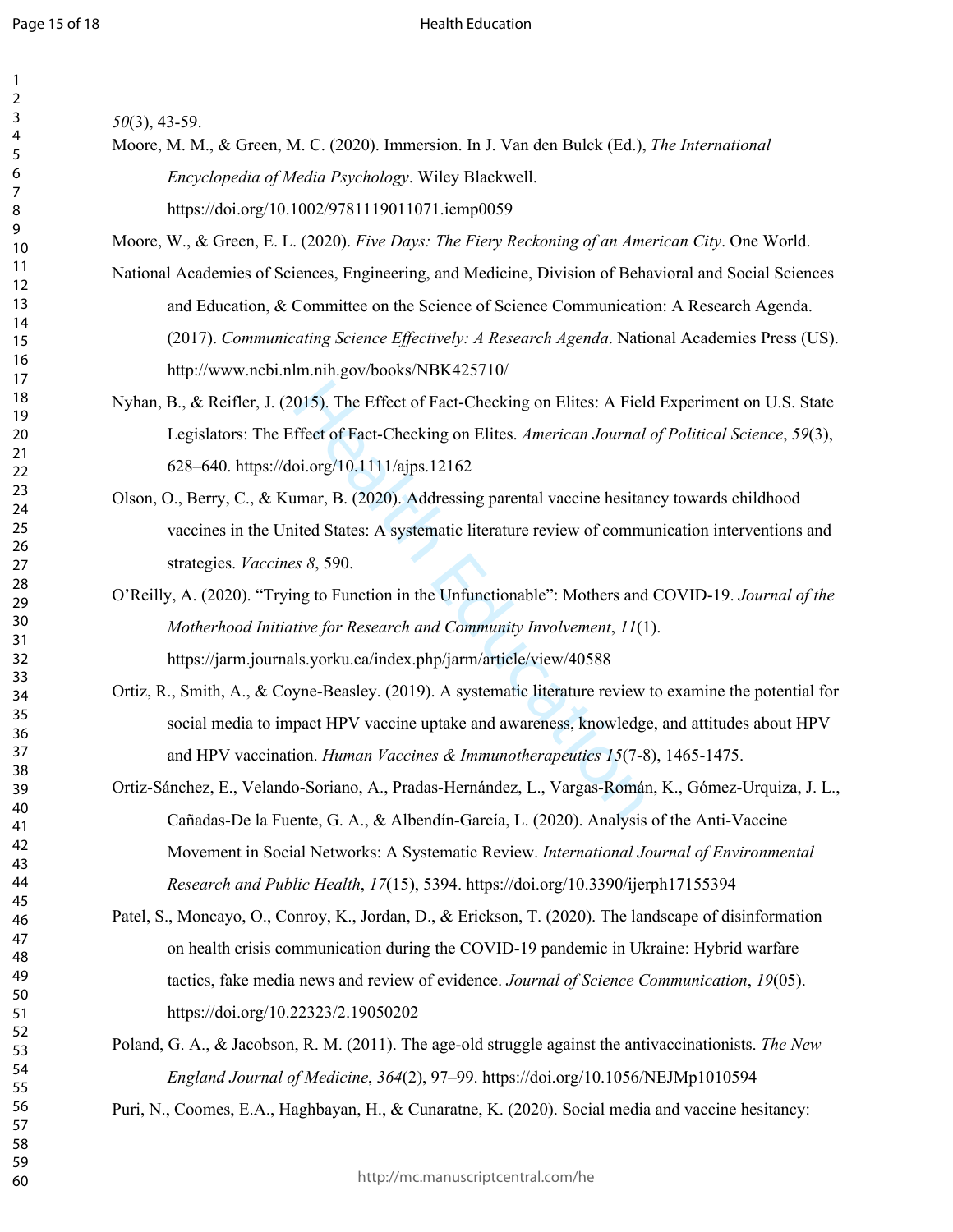new updates for the era of COVID-19 and globalized infectious diseases. *Human Vaccines & Immunotherapeutics 16*(11), 2586-1593.

Quinn, S., Jamison, A., Musa, D., Hilyard, K., & Freimuth, V. (2016). Exploring the Continuum of Vaccine Hesitancy Between African American and White Adults: Results of a Qualitative Study. *PLOS Currents Outbreaks*.

<https://doi.org/10.1371/currents.outbreaks.3e4a5ea39d8620494e2a2c874a3c4201>

- Razai, M. S., Osama, T., McKechnie, D. G. J., & Majeed, A. (2021). Covid-19 vaccine hesitancy among ethnic minority groups. *BMJ*, *372*, n513[. https://doi.org/10.1136/bmj.n513](https://doi.org/10.1136/bmj.n513)
- Ratcliff, C. L., & Sun, Y. (2020). Overcoming Resistance Through Narratives: Findings from a Meta-Analytic Review. *Human Communication Research*, *46*(4), 412–443. https://doi.org/10.1093/hcr/hqz017
- Regan, S., & Brown, A. (2019). Experiences of online breastfeeding support: Support and reassurance versus judgement and misinformation. *Maternal & Child Nutrition*, *15*(4), e12874. https://doi.org/10.1111/mcn.12874

Reich, J. A. (2016). *Calling the shots: Why parents reject vaccines*. NYU Press.

- 2020). Overcoming Resistance Tinough Natitatives.<br>
Human Communication Research, 46(4), 412–443.<br>
1093/her/hqz017<br>
019). Experiences of online breastfeeding support: S<br>
and misinformation. *Maternal & Child Nutrition*, 15<br> Reinhart, A. (2006). *Comparing the persuasive effects of narrative versus statistical messages: A meta analytic review*[Dissertation, State University of New York]. https://search.proquest.com/docview/304937594
- Richter, A., Sieber, A., Siebert, J., Miczajka-Rußmann, V., Zabel, J., Ziegler, D., Hecker, S., & Frigerio, D. (2019). Storytelling for narrative approaches in citizen science: Towards a generalized model. *Journal of Science Communication*, *18*(6), A02. https://doi.org/10.22323/2.18060202
- Schreiner, C., Appel, M., Isberner, M.-B., & Richter, T. (2018). Argument strength and the persuasiveness of stories. *Discourse Processes, 55*(4), 371-386.
- Seethaler, S., Evans, J. H., Gere, C., & Rajagopalan, R. M. (2019). Science, Values, and Science Communication: Competencies for Pushing Beyond the Deficit Model. *Science Communication*, (3), 378–388. https://doi.org/10.1177/1075547019847484
- Sestir, M. A., Moore, M. N., & Green, M. C. (2020). Transportation. In J. Van den Bulck (Ed.), *The International Encyclopedia of Media Psychology*. Wiley Blackwell. https://doi.org/10.1002/9781119011071.iemp0059
- Shelby, A., & Ernst, K. (2013). Story and science: How providers and parents can utilize storytelling to combat anti-vaccine misinformation. *Human Vaccines & Immunotherapeutics*, *9*(8), 1795–1801.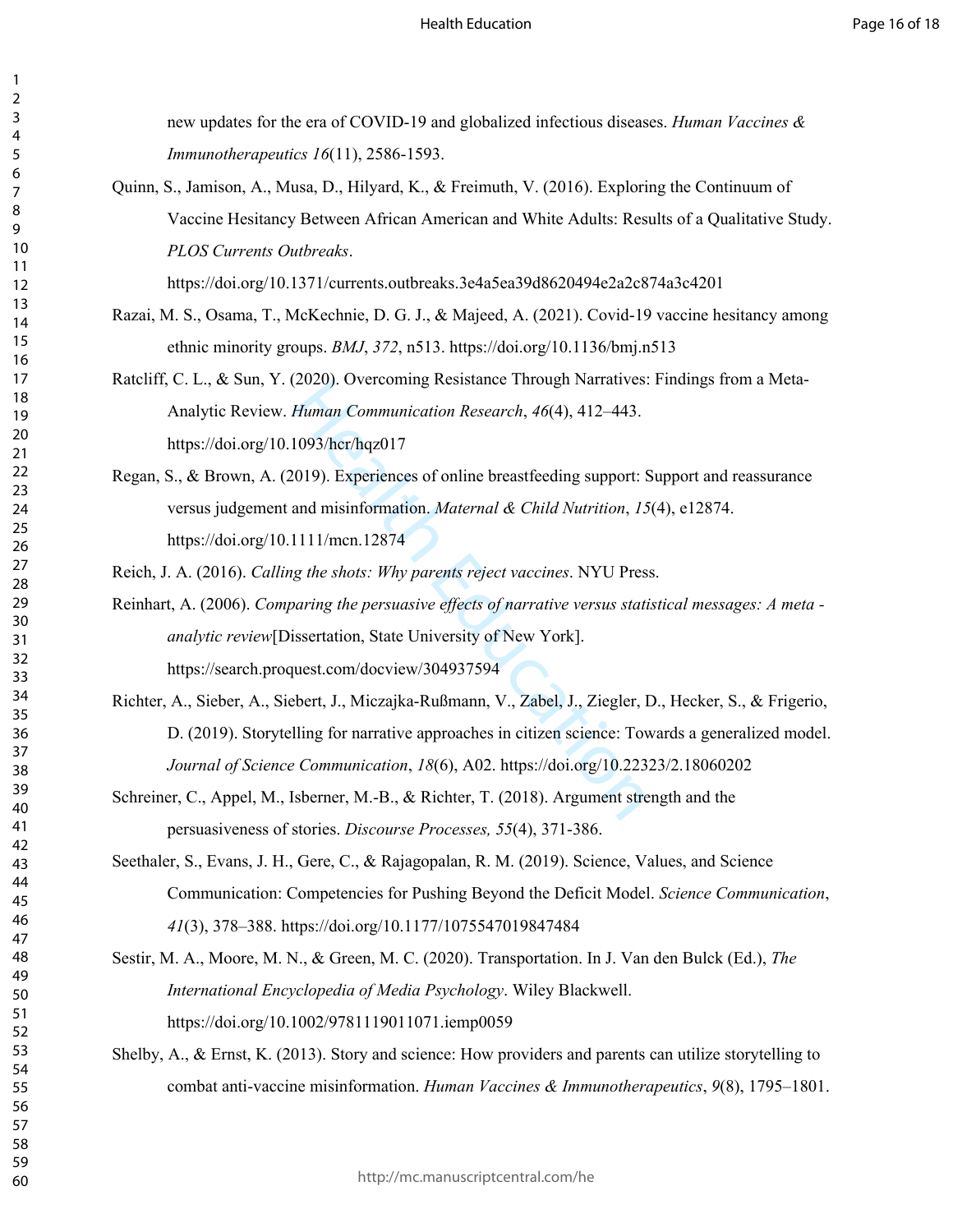$\mathbf{1}$  $\overline{2}$  $\mathsf{3}$  $\overline{4}$ 5  $\boldsymbol{6}$  $\overline{7}$  $\,8\,$ 9

## Health Education

| https://doi.org/10.4161/hv.24828                                                                             |
|--------------------------------------------------------------------------------------------------------------|
| Siarto, J. (2019). Designing from first principles. <i>Element 84</i> . Retrieved 4 December, 2021 from      |
| https://www.element84.com/blog/designing-from-first-principles                                               |
| Slaoui, M., Greene, S. E., & Woodcock, J. (2020). Bridging the Gap at Warp Speed—Delivering Options          |
| for Preventing and Treating Covid-19. New England Journal of Medicine, 383(20), 1899-1901.                   |
| https://doi.org/10.1056/NEJMp2028535                                                                         |
| Suarez-Lledo, V., & Alvarez-Galvez, J. (2021). Prevalence of Health Misinformation on Social Media:          |
| Systematic Review. Journal of Medical Internet Research, 23(1), e17187.                                      |
| https://doi.org/10.2196/17187                                                                                |
| Swire-Thompson, B., & Lazer, D. (2020). Public Health and Online Misinformation: Challenges and              |
| Recommendations. Annual Review of Public Health, 41(1), 433-451.                                             |
| https://doi.org/10.1146/annurev-publhealth-040119-094127                                                     |
| Tasnim, S., Hossain, M. M., & Mazumder, H. (2020). Impact of Rumors and Misinformation on COVID-             |
| 19 in Social Media. Journal of Preventive Medicine and Public Health, 53(3), 171-174.                        |
| https://doi.org/10.3961/jpmph.20.094                                                                         |
| Topalidou, A., Thomson, G., & Downe, S. (2020). COVID-19 and maternal mental health: Are we                  |
| getting the balance right? MedRxiv, 2020.03.30.20047969.                                                     |
| https://doi.org/10.1101/2020.03.30.20047969                                                                  |
| Van Cleaf, K. M. (2020). The Pleasure of Connectivity: Media, Motherhood, and the Digital Maternal           |
| Gaze. Communication, Culture and Critique, 13(1), 36-53. https://doi.org/10.1093/ccc/tcz045                  |
| Walter, N., Brooks, J. J., Saucier, C. J., & Suresh, S. (2020). Evaluating the Impact of Attempts to Correct |
| Health Misinformation on Social Media: A Meta-Analysis. Health Communication, 1-9.                           |
| https://doi.org/10.1080/10410236.2020.1794553                                                                |
| Wang, F., & Hannafin, M. J. (2005). Design-based research and technology-enhanced learning                   |
| environments. Educational Technology Research and Development, 53(4), 5-23.                                  |
| Wang, Y., McKee, M., Torbica, A., & Stuckler, D. (2019). Systematic literature review on the spread of       |
| health-related misinformation on social media. Social Science and Medicine 240, 112552.                      |
| Weitz, R. (2020). Assessing the Russian Disinformation Campaign During COVID-19. ICDS.                       |
| https://icds.ee/en/assessing-the-russian-disinformation-campaign-during-covid-19/                            |
| WHO. (2018). Ten health issues WHO will tackle this year. https://www.who.int/news-                          |
| room/spotlight/ten-threats-to-global-health-in-2019                                                          |
|                                                                                                              |
|                                                                                                              |